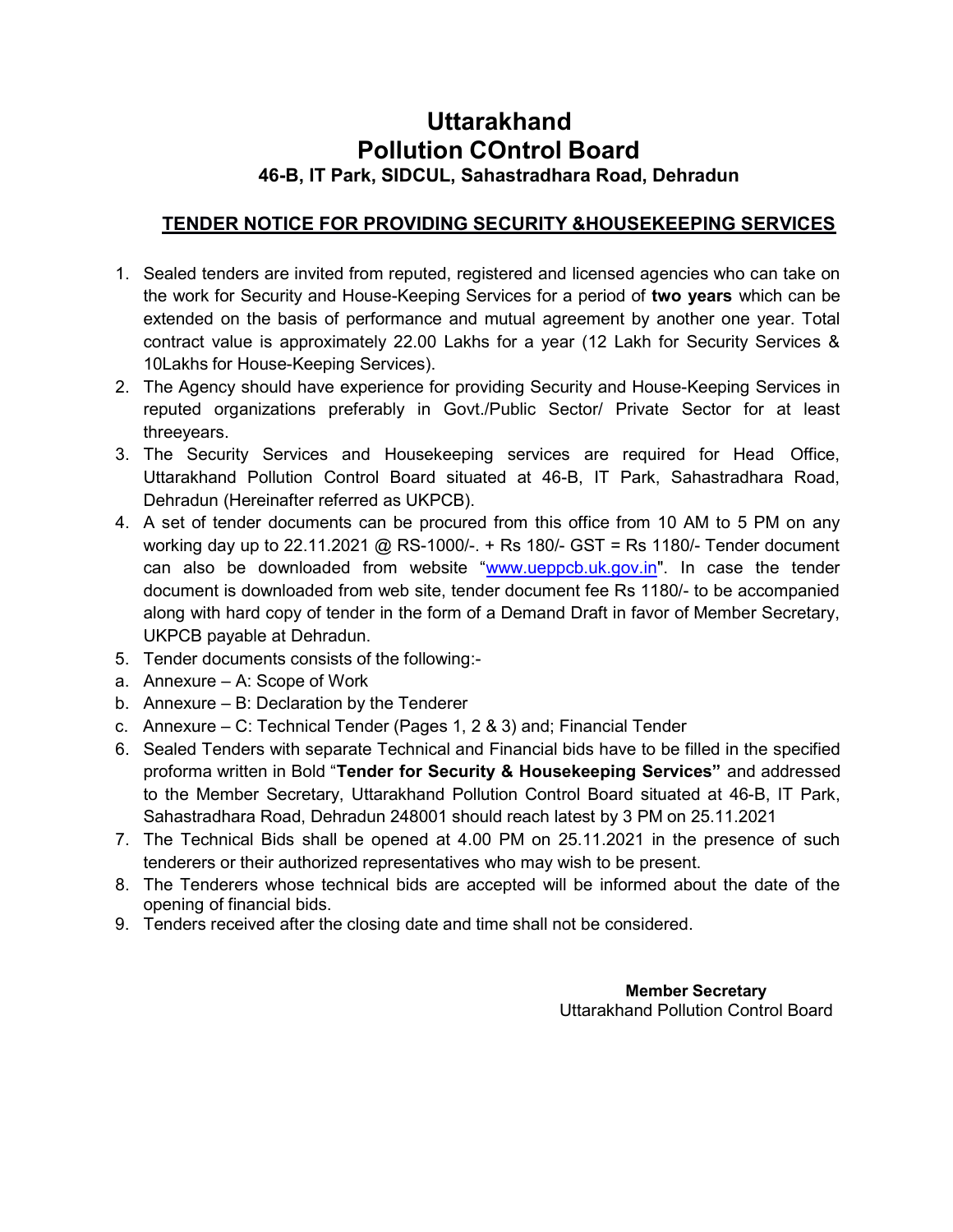## DETAILED GUIDELINES & INFORMATION

#### A. Eligibility Criteria:

The Tenderer must have an average annual turnover of Rs.20,00,000/- (Rupees Twenty Lakhs only) and should be profit making during the last two years. Copies of the following documents should be submitted along with the Technical Bid.

- (a) Audited Balance Sheet of last two years i.e., 2018-19, 2019-20 along with profit and loss account for the said period.
- (b) Certified Copy of GST registration Certificate
- (c) Certified copy of Registration Certificate with the Labour Department
- (d) ESI & PF Registration copy with payment details for last two years from 2018- 19, 2019-20.
- (e) Certified copy of PAN No.
- (f) Copy of Company /Proprietorship /Partnership Registration Certificate.
- (g) Copy of Contract Labour (R&A) Act, 1970 registration certificate.
- (h) The bidder should submit details of proprietorship/Partenership/Company along with name and full address of proprietor/Partners/Directors.

## 1. The Agency should have contract during the last two years as on 31/03/2020 atleast:

- i. One running contract of value not less than 10 lakhsor
- ii. Two running contracts of value not less than 15lakhsor
- iii. Three running contracts of value not less than 20lakhs.
- iv. The Tenderer should have the Registered / Branch Office in Dehradun.
- 2. The Tenderer should have sufficient employees as detailed in Annexure 'C' on its rolls or rolls of its associates, specifically trained for the work. Full list of the employees, viz., name, age, employee code, designation, experience in the field of Security/Housekeeping Services and electric and gardening performance , PF, ESI details (technical bid page 2) etc. should be attached with the technical Bid. Document in support of ESI, EPF deductions, should be attached with the Technical Bid. Details of the health and safety measures, the agency takes for its workers should also be attached with the technical bid.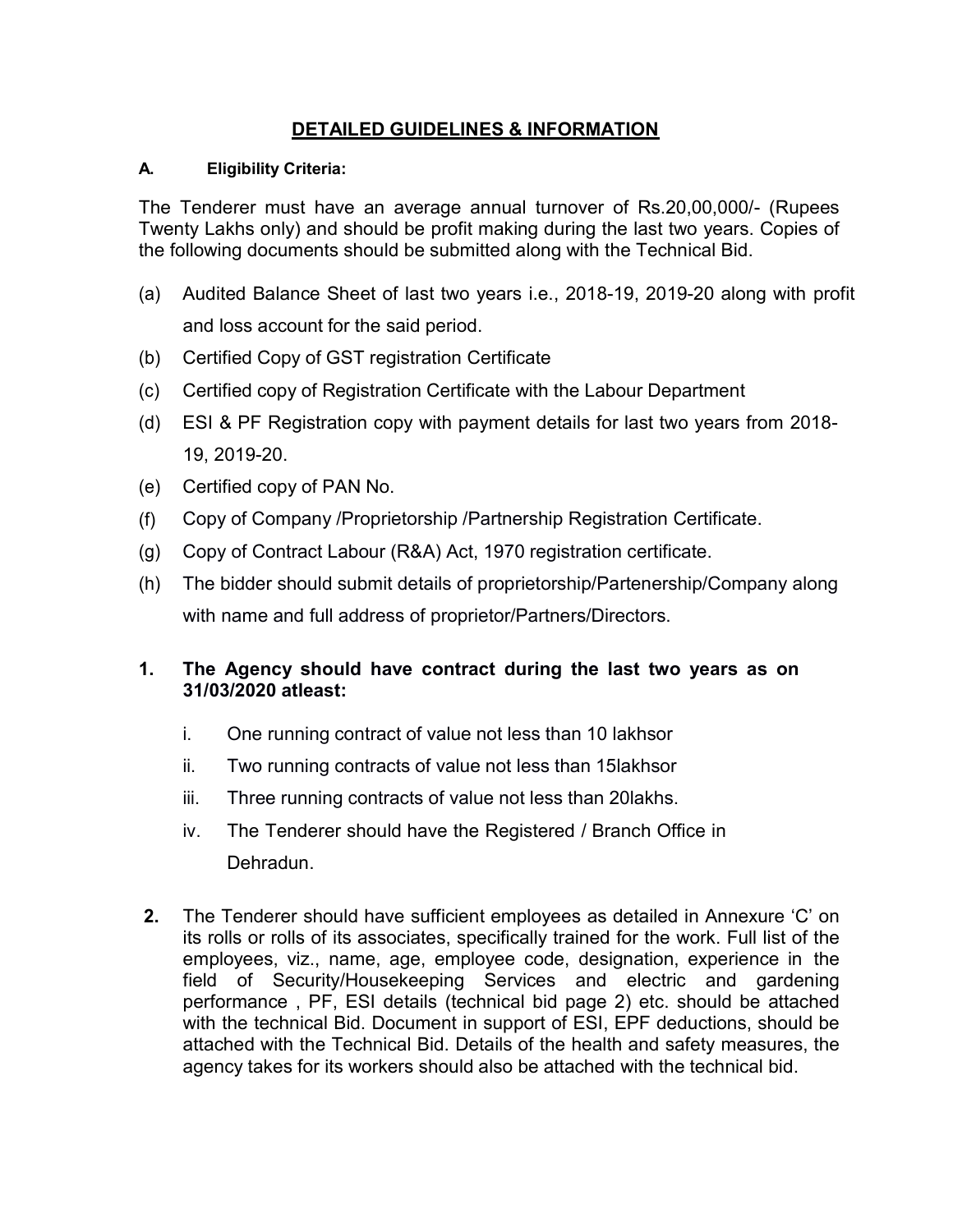- 3. Tenderers should submit "Satisfactory Service" Certificates from their previous Client / Employer(s) as supporting documents failing which the information will be treated as invalid.
- 4. The Member Secretary,UKPCB, reserves the right to relax/cancel any condition.
- 5. The firm/ bidder should enclose a certificate to the effect that they have never been blacklisted by any Government Office along with technical bid.
- 6. The bidder shall enclose a self certified list of clients.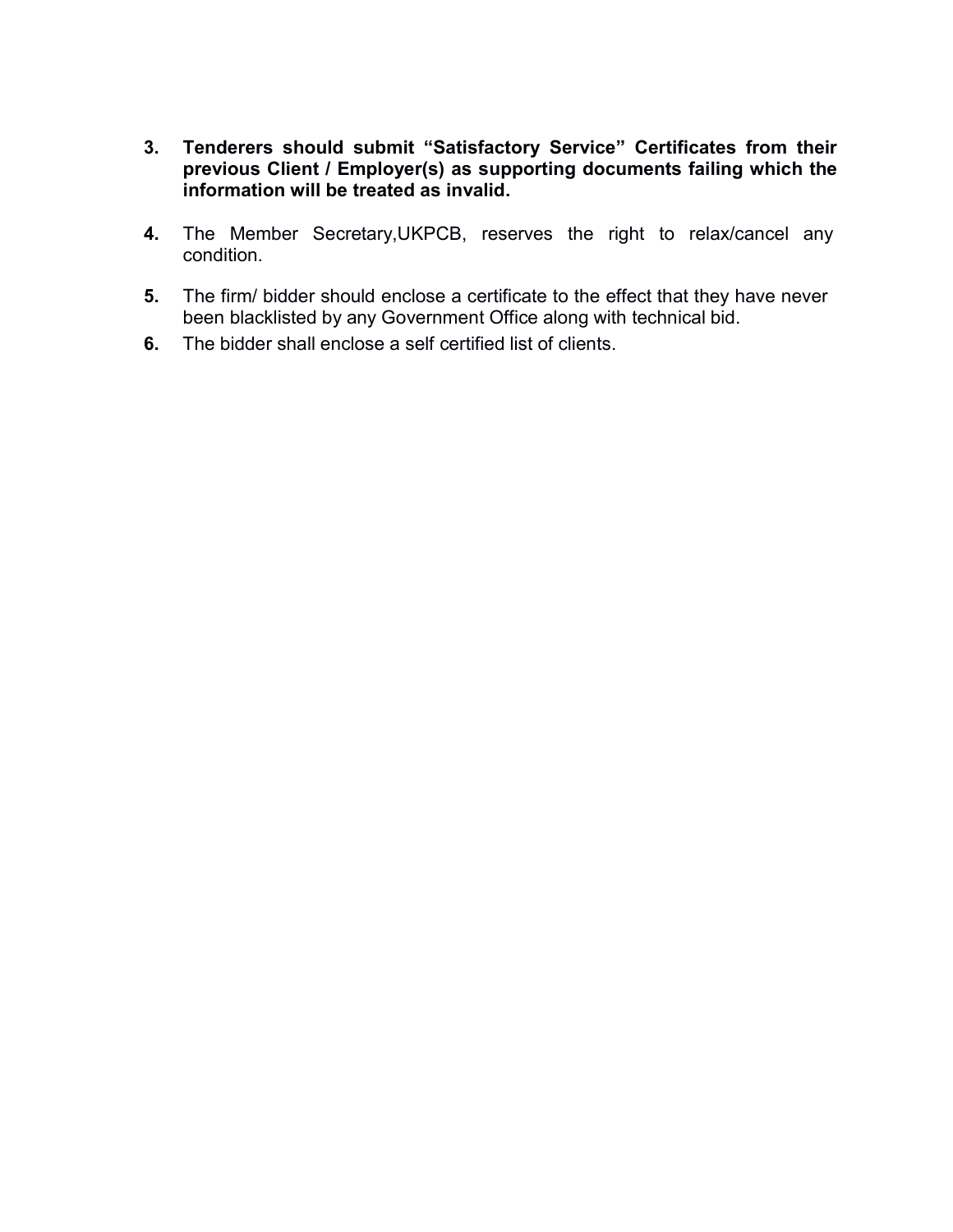## B. INSTRUCTIONS FOR SUBMISSION OF TENDERS

- 1. The Tenderers are required to submit two separate Bids i.e. Technical and Financial, as per prescribed proforma. The two Bids should be submitted in two separately sealed envelops superscribed "Technical Bid for Security & Housekeeping Servicesin UKPCB" and "Financial Bid for Security & Housekeeping Services in UKPCBC". Both sealed envelopes should be put in a third sealed envelope superscribed "Tender for Security & Housekeeping Services in UKPCB" if a single agency is opting to provide both the services.
- 2. If any agency want to submit tender only for Security service then two Bids should be submitted in two separately sealed envelops superscribed "Technical Bid for Security Service in UKPCB" and "Financial Bid for Security Services in UKPCB". Both sealed envelopes should be put in a third sealed envelope superscribed "Tender for Security Services in UKPCB"
- 3. If any agency want to submit tender only for Housekeeping service then two Bids should be submitted in two separately sealed envelopssuperscribed "Technical Bid for Housekeeping Service in UKPCB" and "Financial Bid for Housekeeping Service in UKPCB". Both sealed envelopes should be put in a third sealed envelope superscribed "Tender for Housekeeping Services in UKPCB"
- 4. The bid(s) shall be valid for 30 days from the date ofopening.
- 5. The declaration in the prescribed proforma (Annexure B) enclosed should be submitted along with the Technical Bid.
- 6. All entries in the Tender form should be legible and filled clearly. Any overwriting or cutting which is unavoidable shall be signed by the authorized signatory. The bid shall contain no alterations, omissions or additions except to correct errors made by the bidder, and in such case all the corrections must be 3uthorize/signed and dated by the person or persons signing the bid. No corrections, overwriting is permitted in price bid.
- 7. The Technical Bid should be accompanied by an Earnest Money Deposit (EMD) of 2% of the prospective contract value of Rs 22.00 lakh in the form of Fixed Deposit from a nationalized bank drawn in favour of "MS, UKPCB" payable at Dehradun. It should remain valid for a period of 06 months from the last date for submission of the Tender. EMD should be kept with the Technical Bid Document.
- 8. In the absence of EMD, the tender shall be rejected summarily. The earnest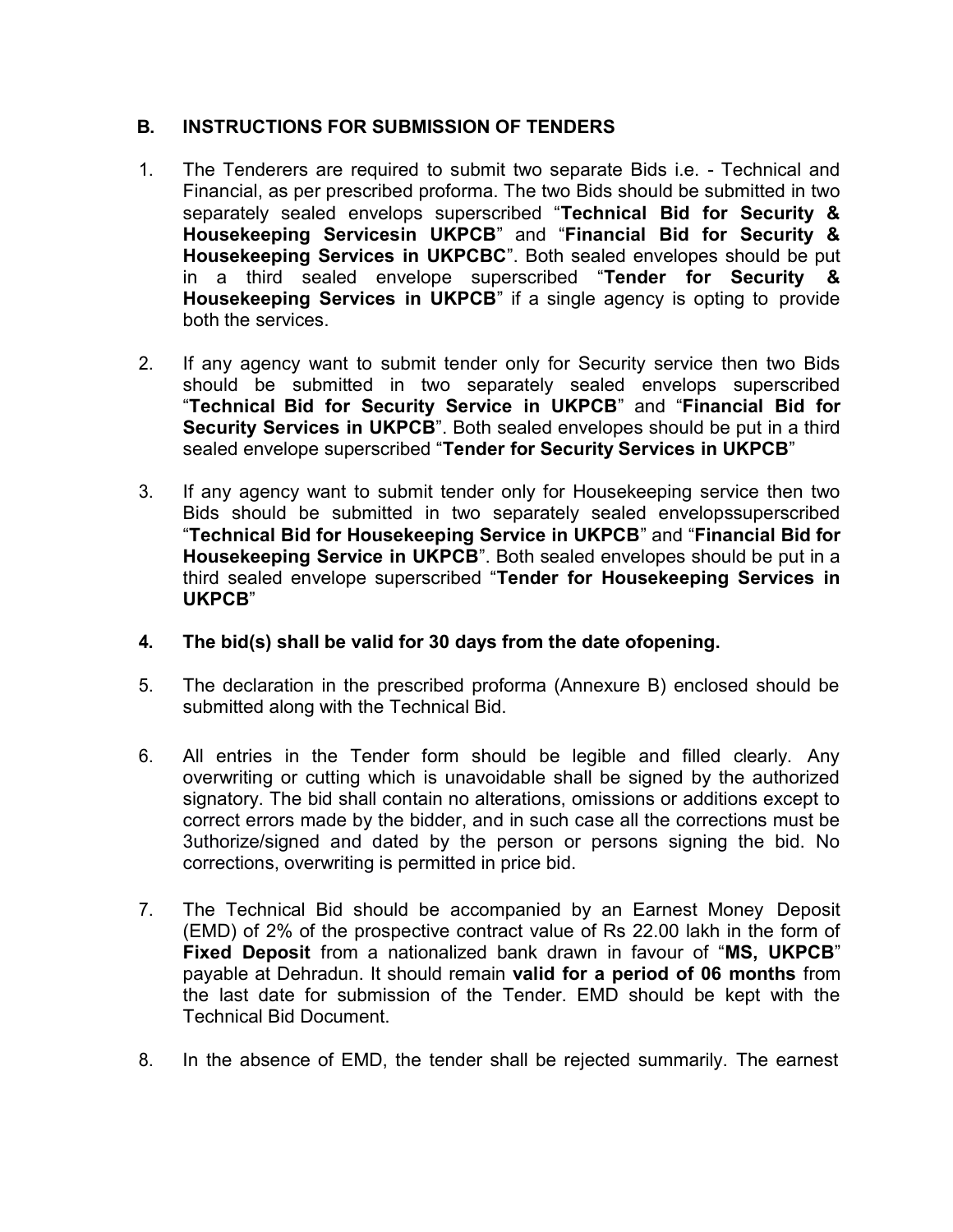money shall be refunded to the unsuccessful Tenderers after finalization of the contract. It shall be refunded to the successful Tenderer on receipt of performance security deposit (5%).in the form of a Bank Guarantee. No interest is payable on the EMD.

- 9. Tender incomplete in any form will be rejected outright. Conditional Tenders will also be rejected out right. Each page of the Tender document should be signed and stamped by authorized representative of Tenderer in acceptance of the terms and conditions laid down by UKPCB.
- 10. The closing date and time for receipt of tenders will be 3.00 P.M. on 25.11.2021 The Technical Bid shall be opened at 4.00 PM on 25.11.2021 in the office of Chief Environment Officer (I/c Admin), UKPCB in the presence of the authorized representatives of the Tenderer, who wish to be present at that time. All the Technical Bids will be scrutinized, relevant documents checked for their authenticity and the Tenderer whose Technical tenders are accepted will be informed about the date and time for opening the Financial Bids.
- 11. No Tenderer will be allowed to withdraw after submission of the tenders within the bid validity period otherwise the EMD submitted by the tendering firm would stand forfeited.
- 12. In case the successful Tenderer declines the offer of Contract, for whatsoever reason(s), the EMD will beforfeited.
- 13. A formal contract shall be entered into with the successful tenderer. In this contract, the successful tenderer shall be defined as 'Contractor'.
- 14. The successful Tenderer will have to deposit a Performance Security Deposit of 5% by way of a Bank Guarantee in favor of UKPCB. This guarantee as a whole or part of it will be liable for forfeit (as decided by Member Secretary) in case of negligence in the services.
- 15. The successful Tenderer will have to deposit the Performance Security Deposit before commencement of the work from. Otherwise the contract will be cancelled and EMD will beforfeited.
- 16. The competent authority of UKPCB reserves the right to withdraw/relax any of the terms and conditions mentioned above in such a situation the Tenderer shall be given sufficient time to take the changes into account.
- 17. The competent authority of UKPCB reserves the right to reject tenders in whole, or in part, without assigning any reasons thereof.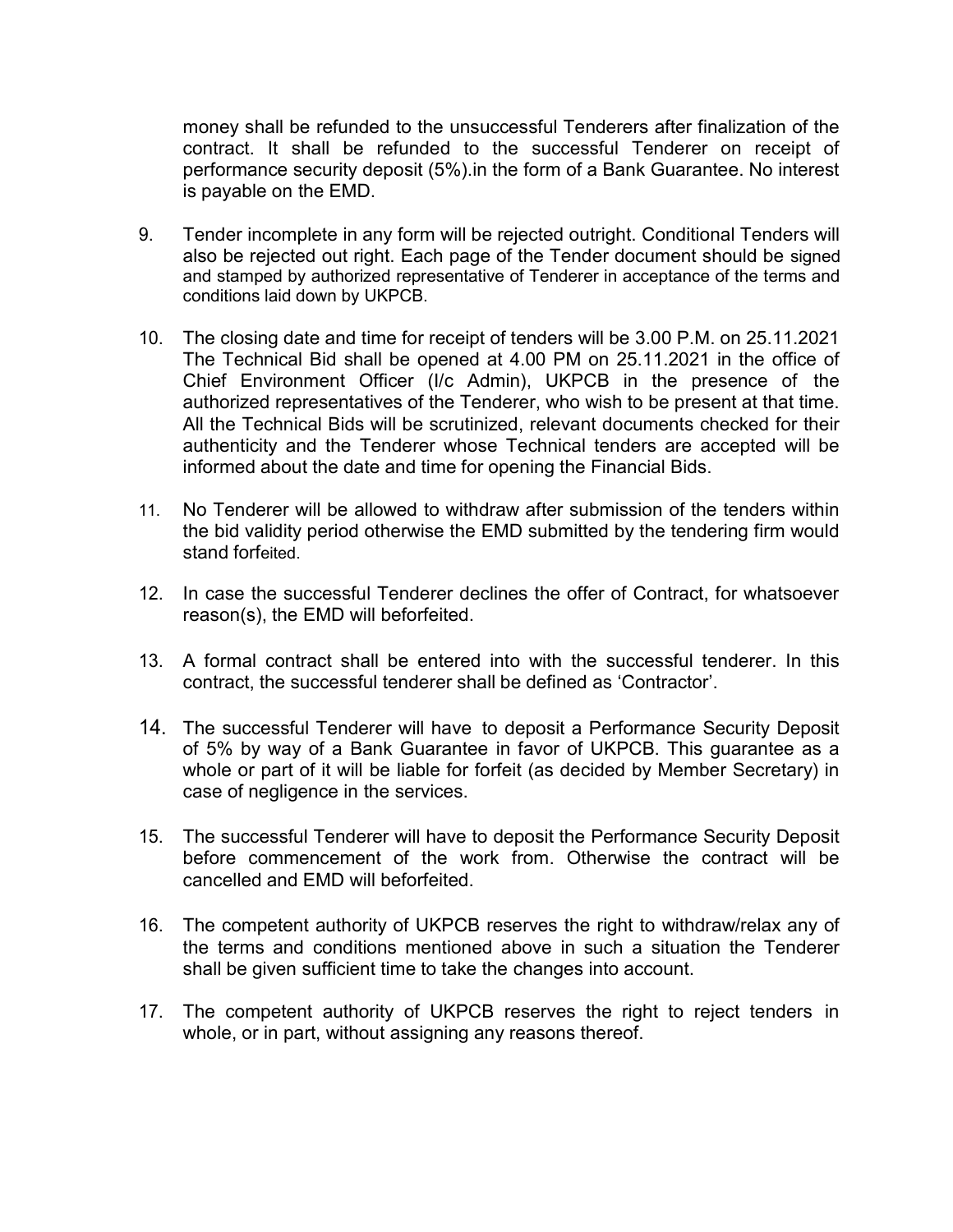18. For finalization of contract, the Tenderer whose rates, i.e., Grand total of A+B+C+D as given in the Financial Bid, are the lowest in comparison to other Tenderers will be considered as the Lowest Tenderer. However, this does not form the sole criteria for finalization.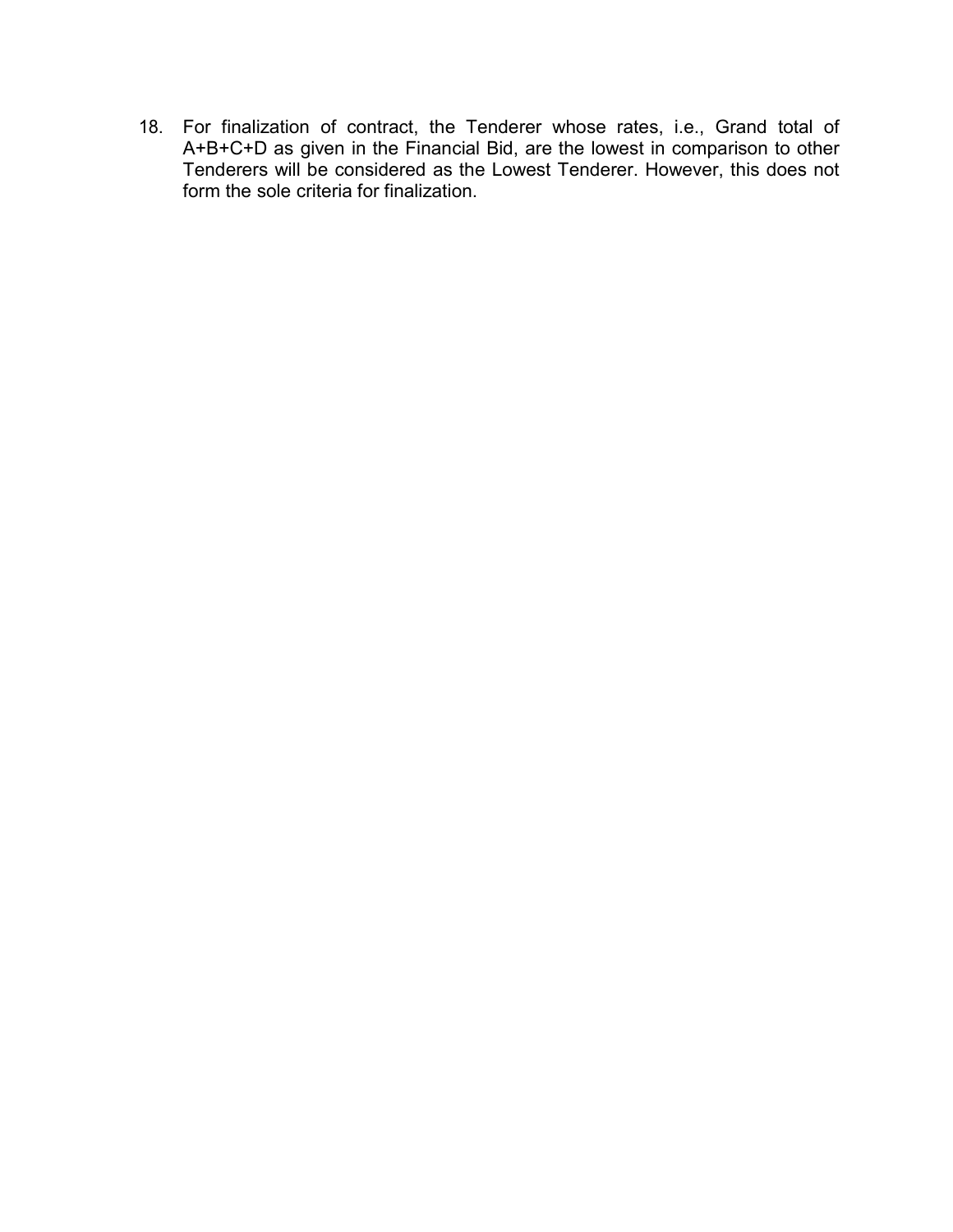# GENERALCONDITIONS

#### FOR SECURITY SERVICES

- 1. The Contractor shall provide trained personnel and use its best endeavour to provide Security services to the offices for providing safety, monitoring and surveillance.
- 2. The offers/bids which are not in consonance of UPNL/Minimum Wages Act and any other Labour laws will be treated as invalid. UPNL rates quoted for Ex-Serviceman Security Guards will include basic wages, including VDA, break up of allowances, relieving charges, other statutory liabilities service charges and Service Tax etc. In case of revision in wage structure of Ex- Serviceman Guards by the UPNL, the incremental wages as applicable, will be payable on being claimed by the tenderer.
- 3. The Contractor should ensure adequate provision of Health and safety measures in respect of the Guards provided. UKPCB may also conduct health check up of the staff deployed at regular intervals.
- 4. The tenderer shall submit copies of the discharge books of ex-servicemen to office administration, before their deployment.
- 5. The antecedents of security staff deployed shall be got verified by the Contractor from local police authorities and an undertaking in this regard to be submitted to the office administration. The Contractor shall submit copies of the discharge books of ex-servicemen to office administration, before their deployment.
- 6. Adequate supervision will be provided to ensure correct & effective performance of the security services in accordance with the prevailing assignment instructions agreed upon between the two parties. The security personnel shall ensure that there is no unidentified/unclaimed/suspicious objects/person in the buildings / premises. The vehicles that enter into the premises must be identified, noted in the register and parked at designated places,where applicable.SecurityOfficer/Supervisor must organize surprise visits (during day and night) to check the alertness and attentiveness of the security guards.
- 7. Security Contractor and its staff shall take proper and reasonable precautions to prevent loss, destructions, waste or misuse the areas of the office premises. The Security contractor shall be responsible to protect all properties and equipments of the office entrusted to it.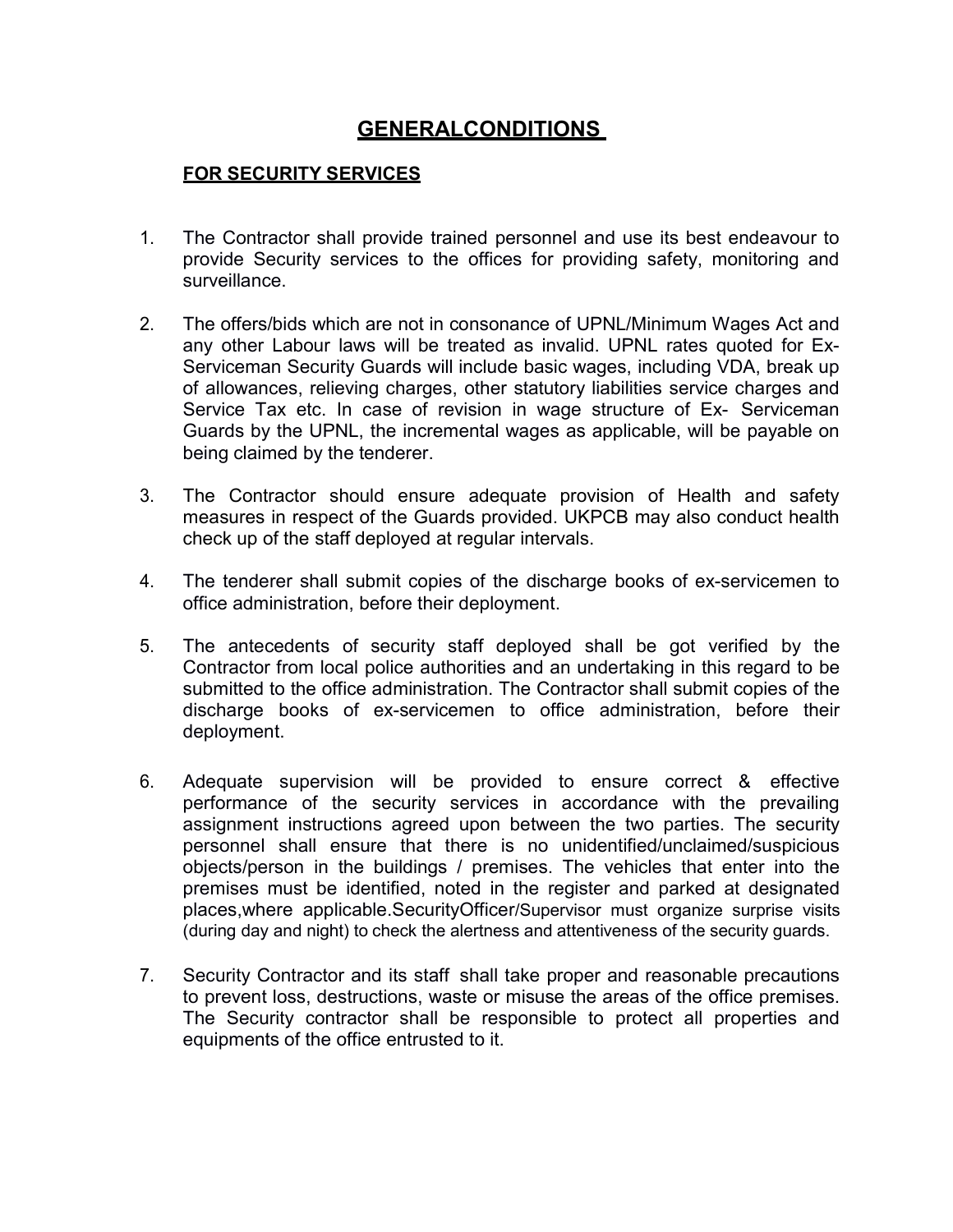- 8. The Security contractor shall do and perform all such Security services, acts, matters and things connected with the administration, superintendence and conduct of the arrangements as per the directions enumerated herein and in accordance with such directions, which the office may issue from time to time and which have been mutually agreed upon between the two parties.
- 9. The personnel engaged should be of robust physique and project an image of utmost discipline. They must be courteous with pleasant mannerism in dealing with the Staff and visitors. The Member Secretary or I/c Administration of UKPCB shall have the right to have any person removed who is considered to be undesirable or otherwise and similarly Contractor reserves the right to change the staff with prior intimation to the I/c Administration of UKPCB.
- 10. The personnel engaged by the contractor shall be smartly dressed in neat and clean uniform and are required to display photo identity cards, failing which it will invite a penalty of Rs.500/- each such occasion. The penalty on this account shall be deducted from the Security Contractor's monthly bills.
- 11. The security contractor shall bear all the expenses incurred on the following items i.e. Provision of torches and cells, lathis and other implements to security staff, stationary for writing duty charts and registers at security check points and record keeping as per requirements.
- 12. At present about 06 Ex-Servicemen guards are required to be deployed, although their requirement may vary from time to time. The strength of the Security Personnel may be increased or decreased at any stage depending upon the actual requirements by the office. The timings of current deployment is round the clock.

#### For Housekeeping Services

- 13. The Tenderer/Sub Contractor/Associate should have a valid labour license and license for providing Pest control, as applicable.
- 14. It is desirable that the Tenderer should possess valid ISO–9001 certification for Housekeeping Services. Copy of certificate has to be attached with the Technical Bid.
- 15. The tenderer should be a Registered Contractor having a Valid License under the Contract Labour Act and furnish the proof of experience of providing sanitation / House-Keeping Service, Gardening and electrical /plumbing Services in Govt/ Private organization/PSUs or any other similar organization of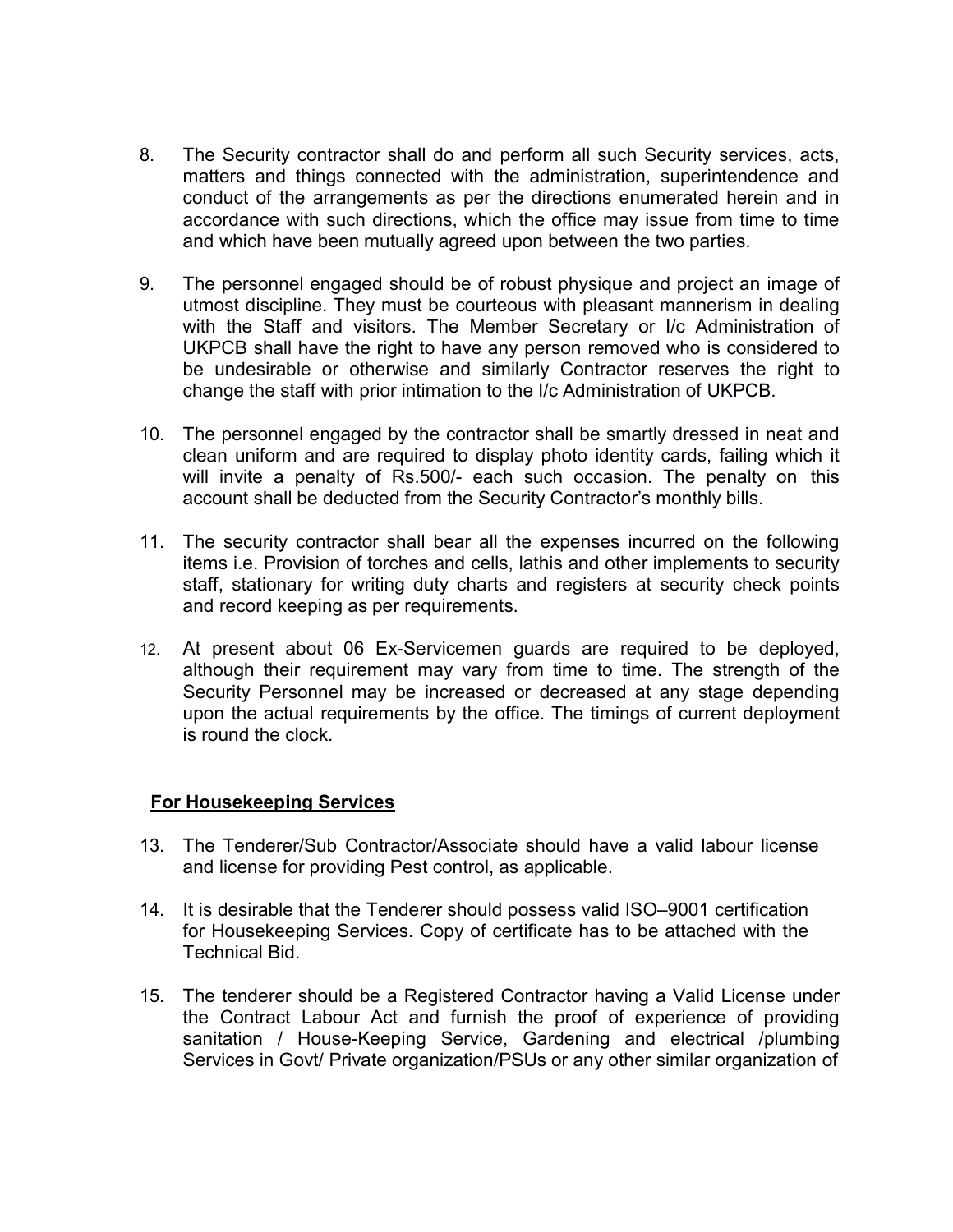repute. An experience of using mechanized mops for cleaning vitrified tiles flooring, walls, Electrical Boards and Panels. Spiderman Gondola for external Glass cleaning of building having glass and ACP Panel sheath will be an added advantage keeping in view the future requirements of theCorporation.

- 16. The Contractor will be responsible for supply / installation / refilling / maintenance of all such items / equipments used in wash rooms and other areas for housekeeping purposes.
- 17. The Contractor shall:
	- a. Ensure Pest / animal and Rodent free environment in the premises of UKPCB.
	- b. Provide tissue boxes and hand towels in Officers rooms.
	- c. Provide liquid soap dispensers, etc. in wash rooms, toiletries, Towel dispensers in all designated wash rooms, and garbage bins/bags, etc. in all work station and washrooms.
	- d. Ensure that their supervisors are equipped with mobile phones.
	- e. Arrange for a garbage disposal vehicle, bins, and other material required for segregation and disposal of waste in a professional manner.
	- f. Plan, manage collection, mechanized screening / segregation of dry and wet garbage in the earmarked area and efficient transport and disposal of the garbage in the disposal area. The work should be carried out in an eco friendly manner. The Contractor will arrange for required resources, including manpower, machinery, disposal bags, bins, van, etc. The contractor will also ensure that the garbage collection / disposal work does not adversely affect the surroundings or personnel deputed for the work. Protective gear including boots, gloves etc. shall be provided by the Contractor to the housekeeping staff.
- 18. The electrician shall have experience of running/operating lift and correction of electrical faults in the office.
- 19. The plumber shall be experience and shall attend the compliant on call basis when ever required.

## Common Conditions

- 20. The Contractor must not employ child labour, and shall engage only such workers, whose antecedents have been thoroughly verified, including character, police verification and other formalities. The Contractor shall be fully responsible for the conduct of the personnel employed by the agency.
- 21. The Contractor shall abide by and comply with the relevant laws, statutory requirements, and at all times indemnify UKPCB against all claims, damages or compensation under the provisions of UPNL Rates/Minimum Wages Act,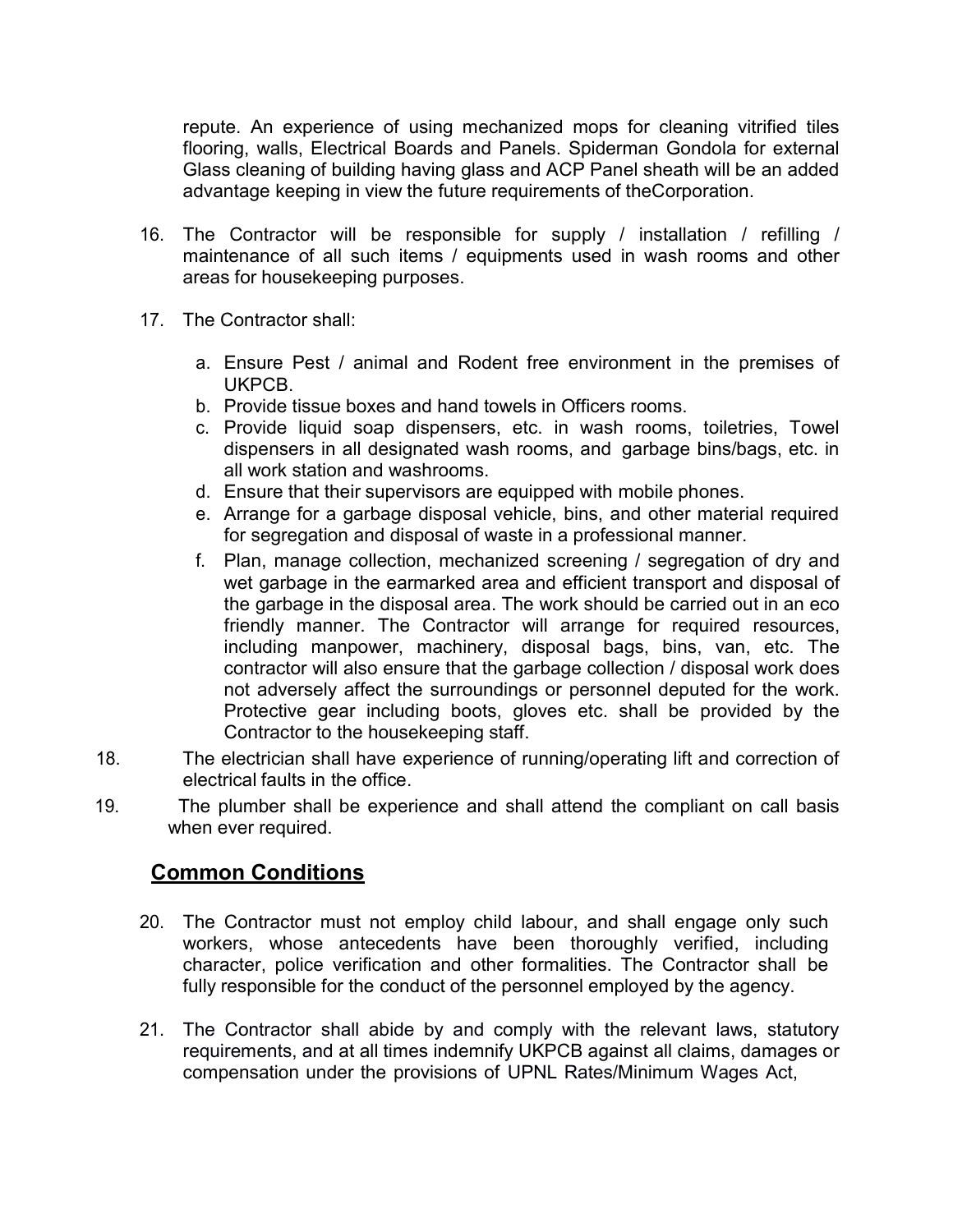Payment of Wages Act, 1936; Minimum Wages Act, 1948; Employer's Liability Act, 1938; the Workmen Compensation Act, 1923; Industrial Disputes Act, 1947; Maternity Benefit Act, 1961; or any modification thereof or any other law relating thereto and rules made hereunder from time to time. The UKPCB will not own any responsibility in this regard. The Contractor has to provide the proof of payment of statutory dues failing which it may lead to cancellation of contract.

- 22. The Contract shall initially be valid for a period of two years and may be extended further for a period of ONE year subject to satisfactory performance, on the same terms and conditions. The rates quoted by the bidder shall remain unchanged during the initial period of two years of contract. UKPCB, however, reserves the right to terminate the contract by serving one months' notice, in writing. The Contract may be terminated with mutual consent by giving one months' notice.
- 23. In case of breach of any terms and conditions attached to the contract, the Performance security Deposit of the Contractor will be liable to be forfeited by UKPCB besides annulment of the contract.
- 24. The list of staff going to be deployed shall be made available to the office, andif any change is required on part of the office a fresh list of staff shall be made available by the agency on each and every change.
- 25. The Contractor will maintain an attendance register in which day to day deployment of personnel will be entered. While raising the bill, the deployment particulars of the personnel engaged during each month, shift wise, should be shown. It should be duly verified /countersigned by either by the General I/c Administration or Administrative Officer. The register shall remain available round the clock for inspection by the authorized representatives of Ms, UKPCB.
- 26. All liabilities arising out of accident or death while on duty shall be borne by the contractor.
- 27. The Contractor shall have proper mechanism to provide training to personnel to ensure correct and satisfactory performance of the duties and responsibilities under the contract.
- 28. That in the event of any loss occasioned to the office, as a result of any lapse on the part of the contractor as may be established after an enquiry conducted by the office, such loss will be made good from the amount payable to the Agency, and where the total amount of attributable to such loss could not be recovered from the dues payable to the Agency, a claim will be raised against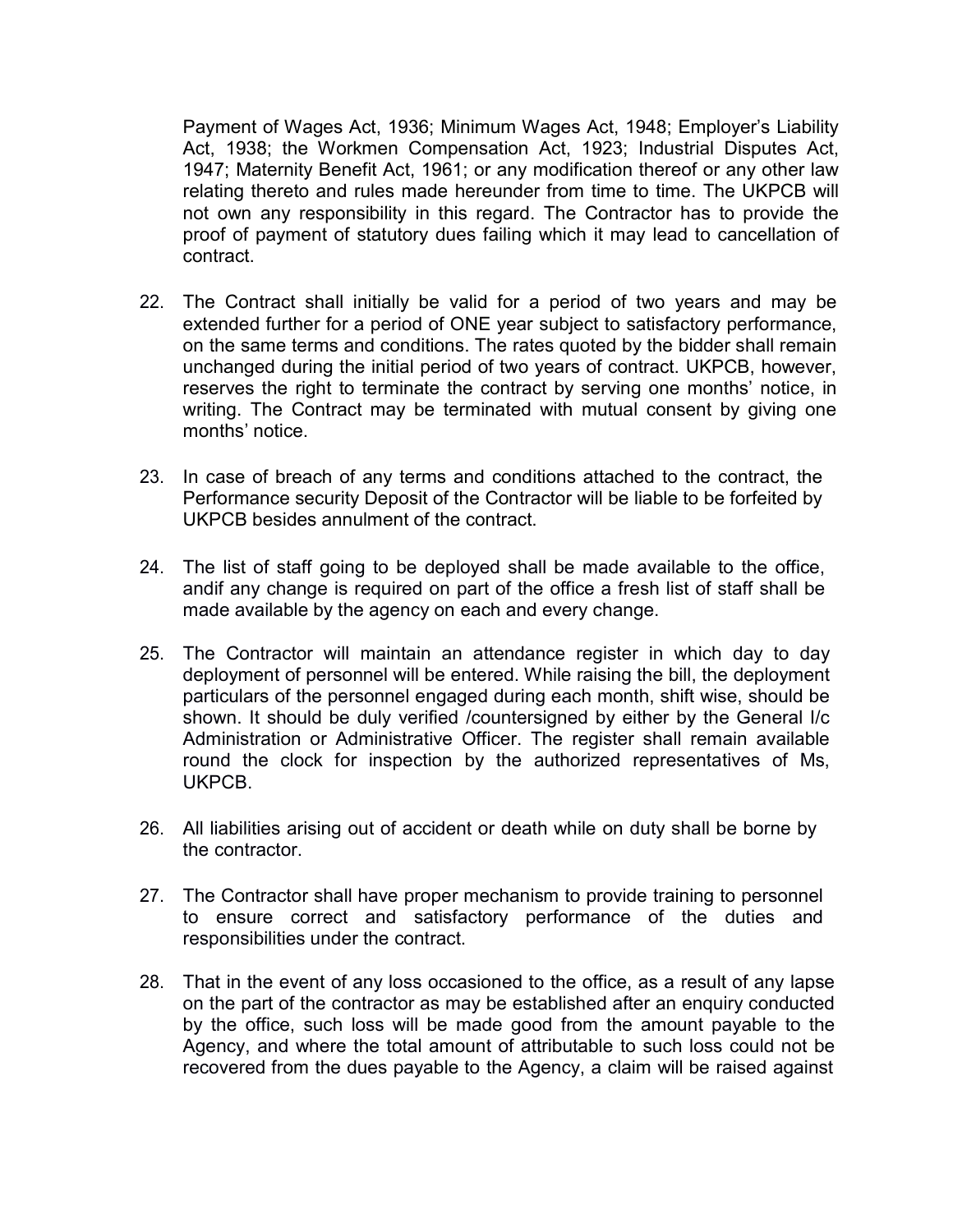the Agency for payment of the remaining part of the dues. The decision of Member Secretary, UKPCB in this regard will be final and binding on the security agency.

- 29. The payment will be made on monthly basis for actual shifts manned/operated by the personnel supplied by the contractor and based on the attendance sheets duly verified by the General Branch of the office and other supporting documents. No other claim on whatever account shall be entertained by the office. The Contractor will ensure that workers engaged by him must receive their entitled wages on time. In view of this, the following procedure will be adopted:
	- a. Contractor shall pay the wages of the personnel on or before  $1<sup>st</sup>$  of the calendar month following the month for which the services were rendered. This payment of wages must not be linked to payment/clearance of the bill by UKPCB.

Payment to such workers must be made by the service providers through Cheque/ECS. Under no circumstances payments shall be made in cash. To ensure this, service providers will get a bank account opened for every engaged worker. If the agency does not make payment to its workers through cheque/ECS, the contract may be terminated and the Security Deposit will be forfeited by the UKPCB. In order to ensure that such workers get their entitled wages the billing cycle for Agency is to be calendar month. The bills must be submitted upto  $3<sup>rd</sup>$  of each month for the previous month along with all the certificates/documents as follows:

- i. The wages of workers for last month credited to their bank account on Ist day of the month and the detailsof payment along with bank account no.s enclosed.
- ii. A certificate to the effect that ESI/EPF/Service Tax/Other statutory dues amounting to Rs. \_\_\_\_\_\_\_\_for the month of (previous month)depositedon (copy of challans to be enclosed) has to be submitted.
- iii. Employee-wise detail of ESI, EPF contribution paid is to be submitted every quarter.
- iv. Undertaking that all statutory labour laws including Minimum Wages Act is being complied with.
- v. Proof of payment of service tax (Copy of paid challans to be enclosed)
- b. The service provider must ensure that entitled wages of the workers are credited to their bank account on or before 1<sup>st</sup> of the following month. Service provider will not be given any relaxation in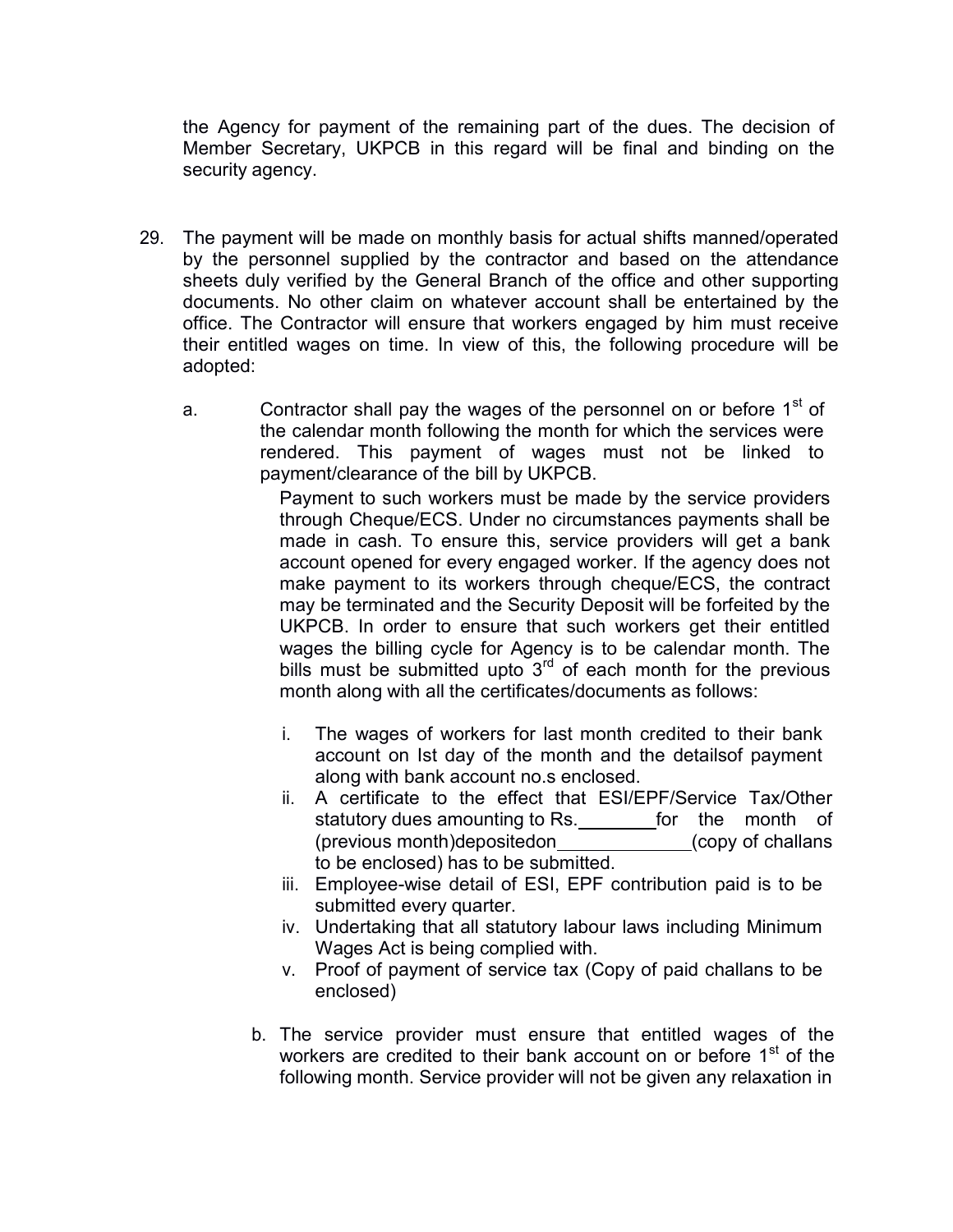This matter.

- c. The service provider should submit the bill in accordance with the above time schedule. Even in cases where the Contractor fails to submit the bill by  $3<sup>rd</sup>$  of the following month, the payments to the personnel must have been made as per the above timelines, failing which a penalty of Rs. 5,000/- will be imposed and deducted from the bill. As observed in the foregoing clauses, non- payment of salaries through Bank may also result into termination of Agreement.
- d. The contractor shall compulsorily issue the salary slip to every person employed by the agency.
- 30. UKPCB will provide space for a store room to the Contractor in the premises, subject to availability of suitable space in the UKPCB premises.
- 31. If the Contractor is a Registered Company/ partnership of two or more persons, all such persons shall be jointly and severally liable to the Sub-Regional Office for the fulfillment of the terms of the contract. Such persons shall designate one of them to act as authorized signatory with authority to sign. The change in partnership/ Company / Proprietorship shall be intimated to the office immediately.
- 32. The office shall not be under any obligation for providing employment to any of the worker of the contractor after the expiry of the contract. The office does not recognize any employee employer relationship with any of the workers of the contractor.

## C. VARIATIONS

If any variation in the assigned work, The UKPCB Officer / Official in-charge may order variations in the scope or quantum of work through a written variation order. The payment for the variation shall be worked out on the basis of existing contract rates for manpower as appropriate for additional needs.

#### D. PAYMENT PROCEDURE

Payment will be made in the first week of the succeeding month upon submission of the bill in triplicate, the modalities of which were outlined in the foregoing paras. Payment of the bill will be based on computerized print outs in standardized proforma approved by UKPCB along with computer generated attendance sheet in respect of the persons deployed, Salary sheet, Cheque number and date of payment of salary for the last month to each employee have to be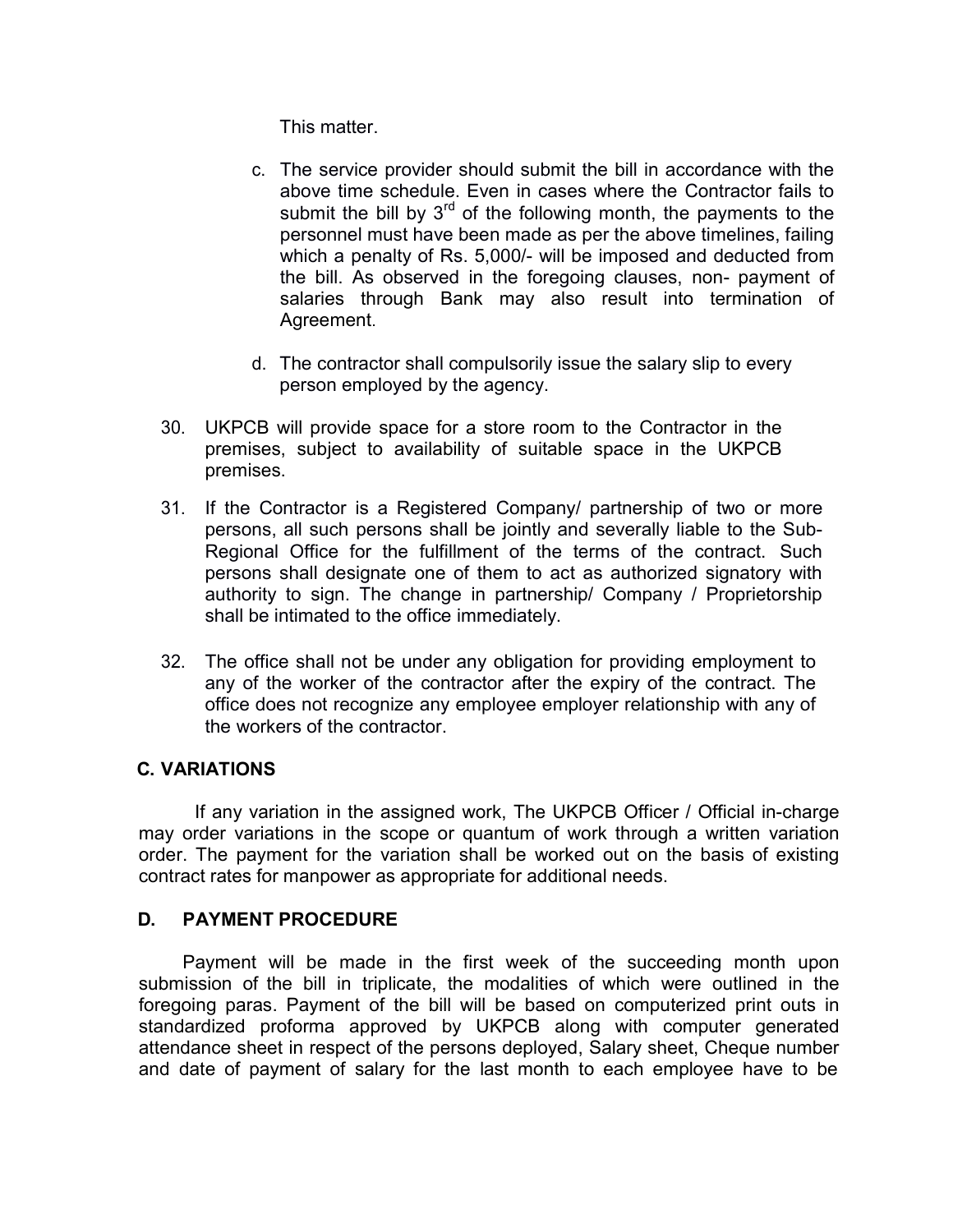enclosed (ESI/PF/Service Tax details with a certificate saying that all the statutory dues were paid to be enclosed to the monthly bill). Employee wise details of contribution of PF and ESI have to be submitted for every quarter.

## E. LIQUIDATEDDAMAGES

Whenever and wherever it is found that the work is not up to the mark, it will be brought to the notice of the supervisory staff of the Contractor by UKPCB and if no action is taken within TWO hour, liquidated damages @ Rs.500/- per complaint shall be imposed. The decision of I/c Administration of UKPCB shall be final, in this regard.

## F. MANPOWERREQUIREMENTS

- a. Any misconduct / misbehavior on the part of the manpower deployed by the Contractor will not be tolerated and such person will have to be replaced by the Contractor at own costs, risks and responsibilities immediately, with written intimation to UKPCB.
- b. The Contractor should ensure to maintain adequate no. of manpower as per Annexure 'C' and also arrange for a pool of standby staff/ supervisor. In case any staff/supervisor absents from the duty, the reliever of equal status shall be provided by the Contractor from an existing pool of staff. If the required number of workers / supervisor are less than the minimum required as per Annexure 'C', a penalty @ Rs.500/- per worker per day will be deducted from the monthly bill besides levying costs incurred for alternate arrangement.
- c. The bidder shall get personnel screened for visual, hearing, gross physical defects and contagious diseases and will provide a certificate to this effect for each personnel deployed in the office will be at liberty to get anybody reexamined in case of any doubt at the cost of the Agency. Only physically fit personnel shall be deployed for duty.

## G. RISKCONSIDERATIONS

The Contractor shall at all times have stand by arrangements for carrying out the work under the Contract in case of any failure of the existing arrangement.

Any deviation in the material quality quoted will invoke penalty as decided by the competent authority. For proper maintenance, suitable cleaning material which are environment friendly, not harmful to humans and property should be used.

UKPCB reserves the right for termination of the contract at any time by giving one months' written notice, if the services are found unsatisfactory and also has the right to award the contract to any other selected tenderers at the cost, risk and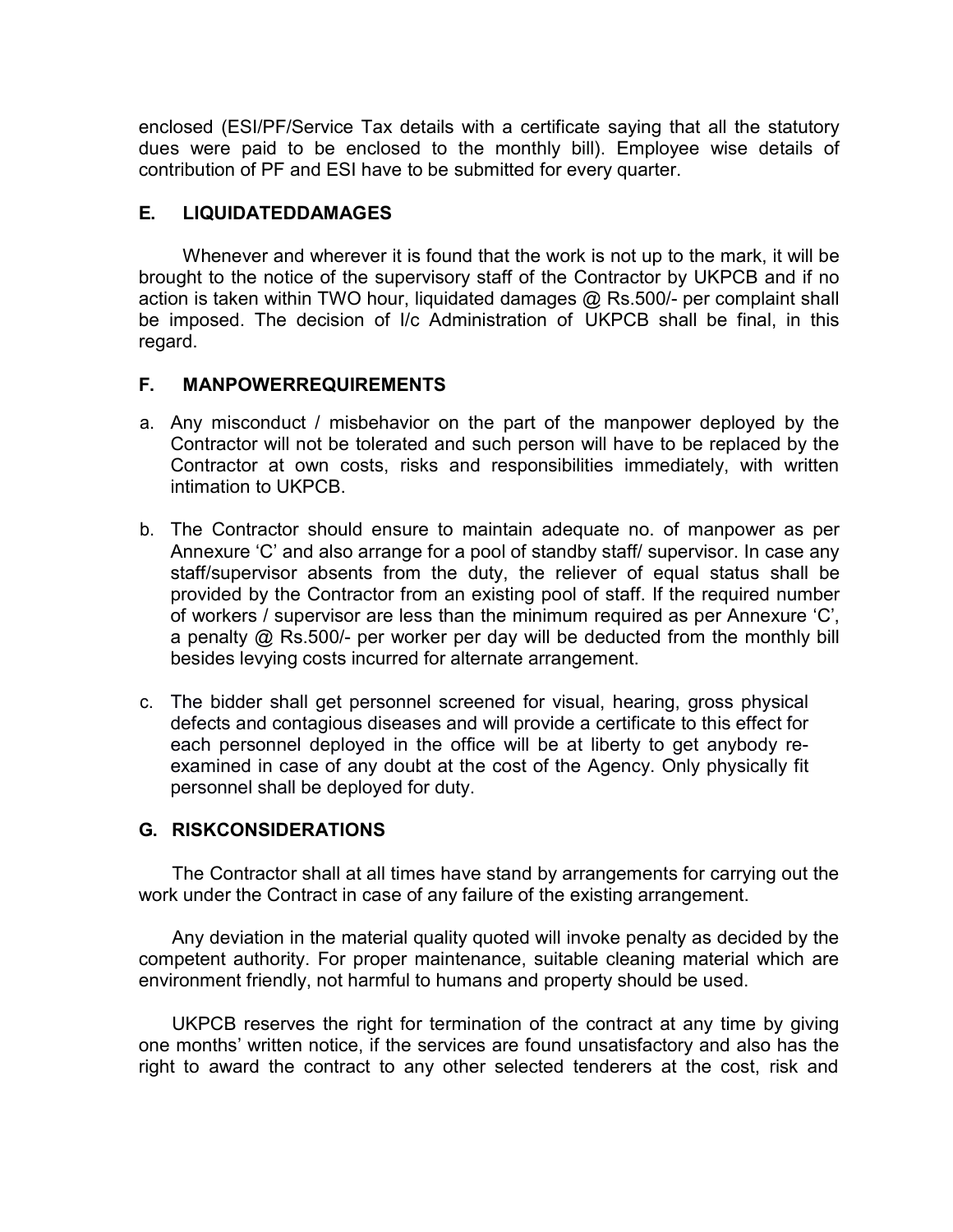responsibilities of Contractor; and excess expenditure incurred on account of this will be recovered by UKPCB from the Contractor Security Deposit or pending bill or by raising a separate claim.

Contractor and its staff shall take proper and reasonable precautions to preserve from loss, destructions, waste or misuse the areas of responsibility given to them by the UKPCB and shall not knowingly lend to any person or company any of the effects or assets of the UKPCB under its control.

In the event of loss/damage of equipments etc. at the premises of the UKPCB due to negligence/ carelessness of Contractor staff, if established after a joint enquiry, then the Contractor shall compensate the loss to UKPCB according to the modalities outlines in the foregoing paras.

The Contractor shall, in performing its part of this Agreement, ensure the safety of the building and the persons working in or visiting the UKPCB's premises and shall indemnify UKPCB for any loss or damage caused by any act of the Contractor or its employees or staff etc.

The Contractor shall not assign or sublet this Agreement or any part thereof to any third party. However, services of associates may be utilized for providing the services in which case the Contractor shall be responsible for the performance and all acts of the associates as though they were his own.

Appointment of appropriate number of Supervisors will be done in consultation with UKPCB's representatives and must be approved by them. As of now, there is no requirement of Supervisors, however, the future requirements will be conveyed through a 'Variation Order'.

Training on behavior aspects and ethics must be done regularly. UKPCB's way of working should be communicated to all contract staff. Training report of the same must be submitted once in a month.

The Contractor or its representative(s) shall meet UKPCB representative(s) regularly to take feedback regarding the services. The Contractor will also maintain a suggestion book for comments on the services rendered by it.

If as a result of post payment audit any overpayment is detected in respect of any work done by the agency or alleged to have been done by the agency under the tender, it shall be recovered by the office from the security agency. If any underpayment is discovered, the amount shall be duly paid to the security agency by the office.

#### H. DISPUTE SETTLEMENT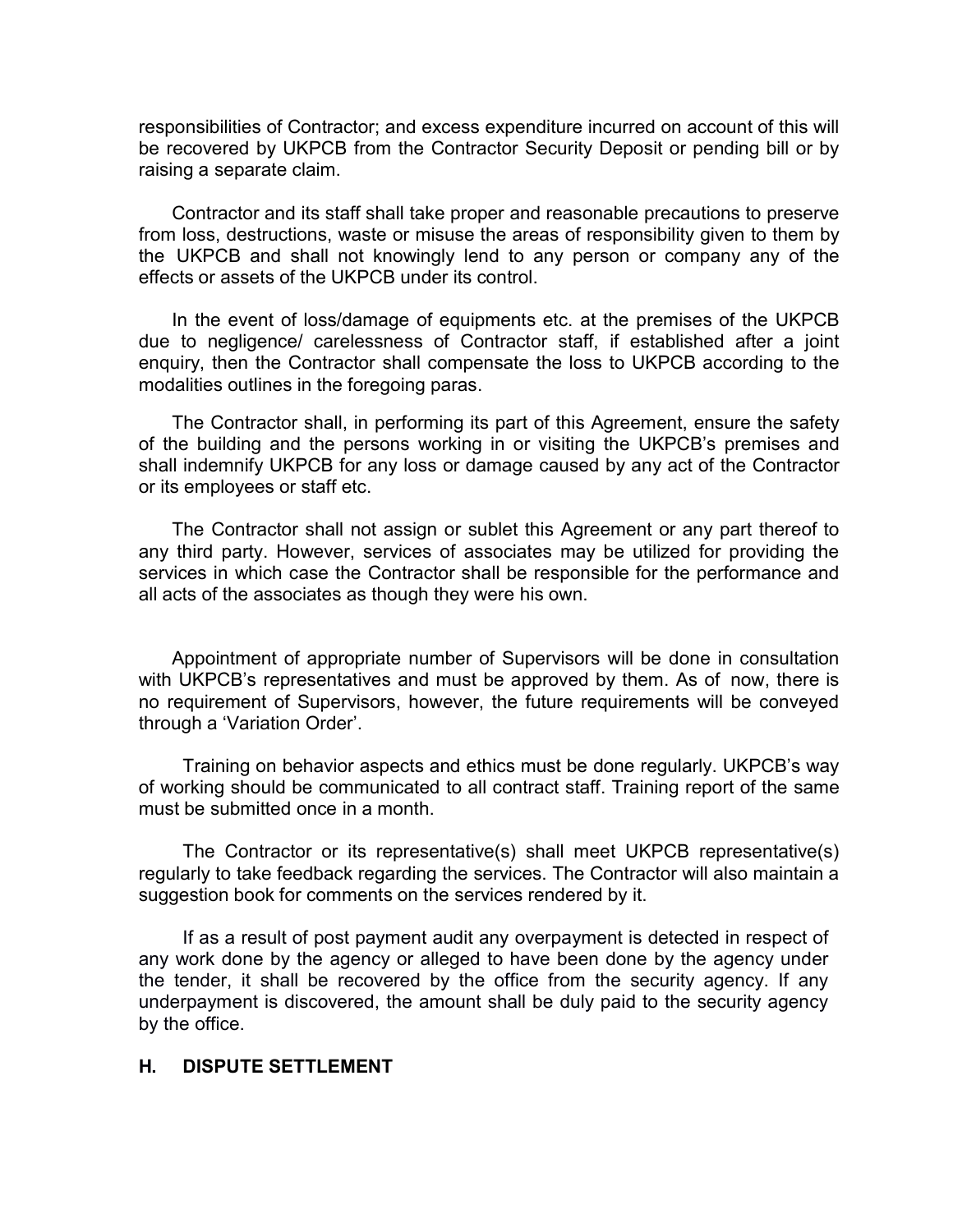It is mutually agreed that any/all differences and disputes arising out of or in connection with this Agreement shall be settled by mutual discussions and negotiations; and where such disputes and differences cannot be settled and resolved by discussions and negotiations then the same shall be referred to the Sole Arbitrator appointed by the Member Secretary, UKPCB whose decision shall be final and binding on both the parties.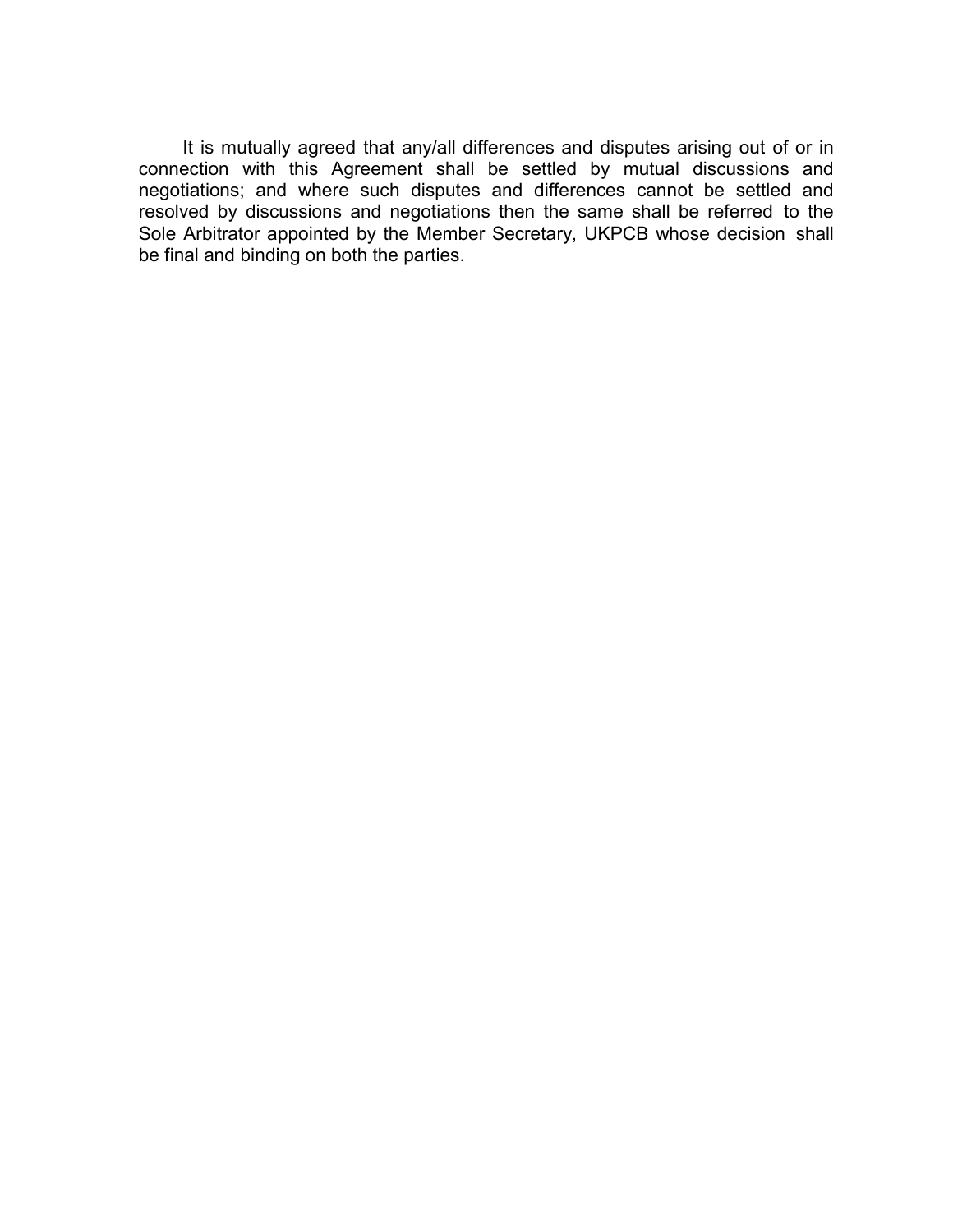#### **Scope of Work**

## **Security Services**

The contractor shall have to provide security services at head Office, UKPCB, 46-B, IT park Sahastradhara Road, Dehradun. The agency shall ensure protection of the personnel & property of the offices, prevent trespass with/without arms, perform watch and ward functions including night patrol to prevent the entry of stray dogs, cattle, antisocial elements, unauthorized persons and vehicles under the areas of their jurisdiction.

#### DUTIES AND RESPONSIBILITIES OF SECURITY STAFF

- 1. The Security Agency will be responsible for overall security arrangements of the offices covered in the contract.
- 2. Security Agency will ensure that all instructions of the administration are strictly followed and there is no lapse of any kind.
- 3. No items are allowed to be taken out without proper Gate Passes issued by the competent officers as laid down in the contract or authorized by the office. The specimen signatures and telephone numbers of the authorized officers must be available with the Security personnel.
- 4. Deployment of Guards will be as per the instructions of the authorities of the offices from time to time and the security agency will be responsible for their optimum utilization.
- 5. The Security Guard will take a round of all the important and sensitive points of the premises as specified by the office.
- 6. Security personnel shall ensure door keeping duties.
- 7. The Guards on duty will also take care of vehicles, scooters/motor cycles/bicycles parked in the parking sites located within the premises of the office, where required.
- 8. The Security Guards must be trained to extinguish fire with the help of fire extinguishing cylinders and other fire fighting material available on the spot. They will also help the fire fighting staff in extinguishing the fire, or provide assistance in any other natural calamities even beyond normal working hours.
- 9. In emergent situations, security staff deployed shall also participate as per their role defined in the disaster plan, if ,any, of the office. Security personnel should be sensitized for their role in such situations.
- 10. The Security Guards are required to display mature behavior, especially towards female staff, female visitors, Insured Persons & Employers.
- 11. The Security Guard on duty shall not leave the premises until their reliever reports for duty or till the end of working hours where there is no provision for a reliever.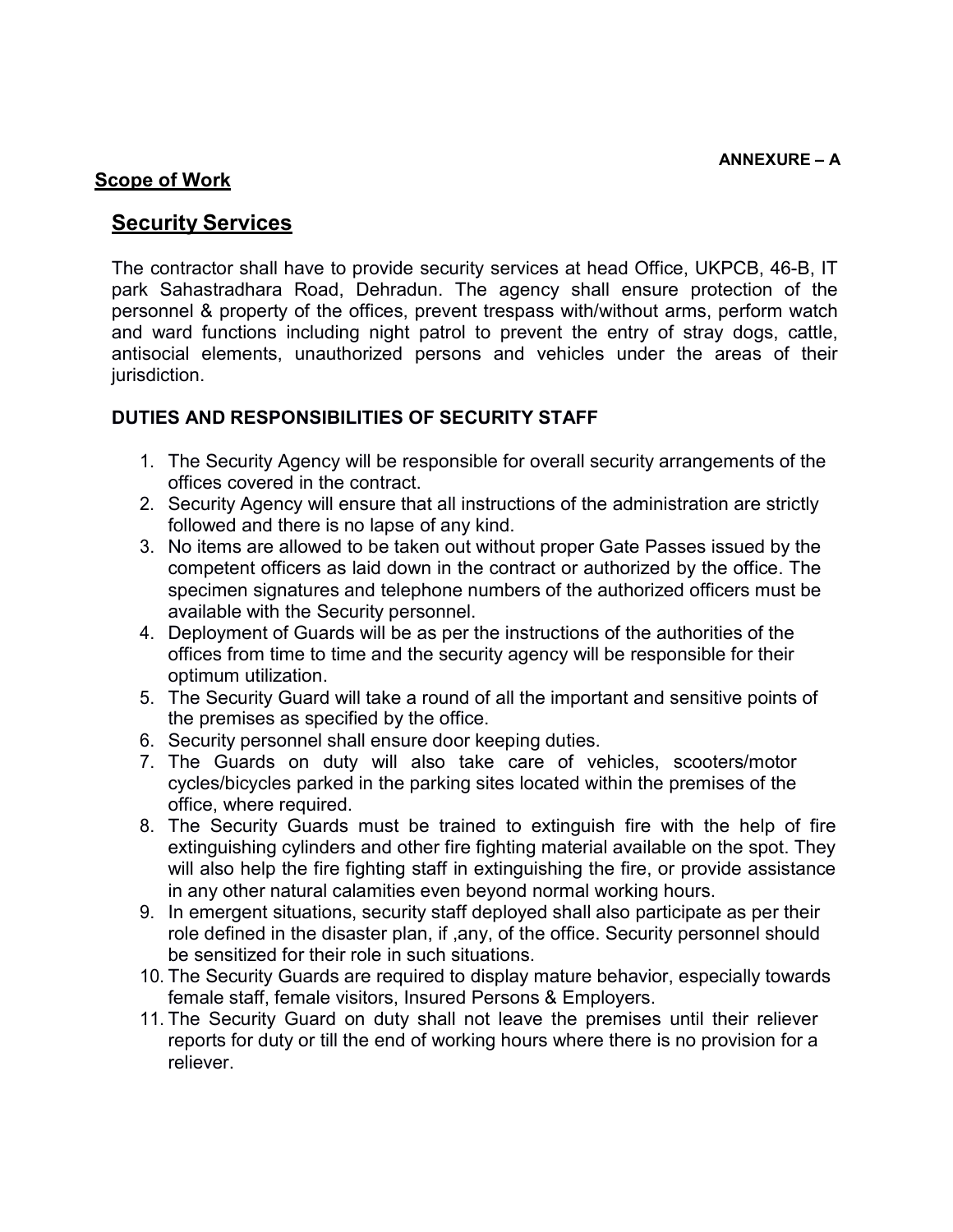- 12. Any other duties/responsibilities assigned by the officer Administration may be incorporated in the agreement. The same shall be binding on the contractor.
- 13. The guards posted on duty should be conversant with the lay out of the building, fire safety system along with telephone numbers of nearest police station, fire station, hospital etc.
- 14. List of all security guards, supervisors along with name of the agency & address has to be displayed in the security post.
- 15. The security personnel shall ensure that there is no unidentified / unclaimed / suspicious objects / person in the buildings/premises. The vehicles that enter into the premises must be identified, noted in the register and parked at designated places. Security Officer /Supervisor must organize surprise visits (during day and night) to check the alertness and attentiveness of the security guards.

#### Cleaning Services

The aim and objective is to provide a high level of a clean, hygienic and presentable look to the entire area. Pre-designated supervisor of the Contractor will supervise the awarded work. The Contractor has to ensure that the staff deployed is dressed in neat and clean uniform approved by the UKPCB, Dehradun. Officials of UKPCB will monitor the entire work and staff deployed by the Contractor.

#### Daily Services

Housekeeping/ cleaning services should be done daily from Monday to Saturday at regular intervals, so that the areas covered under the contract remain spic and span all the time. Working hours should be adjusted in such a manner that cleaning work in the morning should be completed well before 9:00 A.M. Contractor will arrange manpower for special VIP visits at no extra cost.

- 1. Cleaning, dusting, vacuuming and disinfecting of floors, wooden work, walls and ceilings. Removal of waste and any other garbage from the entire area covered under the contract (such as halls, conference rooms, committee rooms, office rooms, cabins, cubicles etc.)
- 2. Sweeping, cleaning, mopping with disinfectant cleaner of area covered under the contract, including all staircases, cabins, lobbies, reception, training rooms, office rooms, cabins, meeting rooms, security office and other areas as covered in the contract.
- 3. Cleaning of baskets, wastepaper baskets, cob-webs, etc. and disposing off all the collected refuse at designated site on daily basis.
- 4. Dusting of computer systems and their peripherals, all doors and windows, furniture, fixtures, fans, equipments, accessories etc. and cleaning of all windows glasses and grills. Cleaning and dusting of window panes / venetian blinds.
- 5. Spraying Room Fresheners in all rooms, on a daily basis at regular intervals.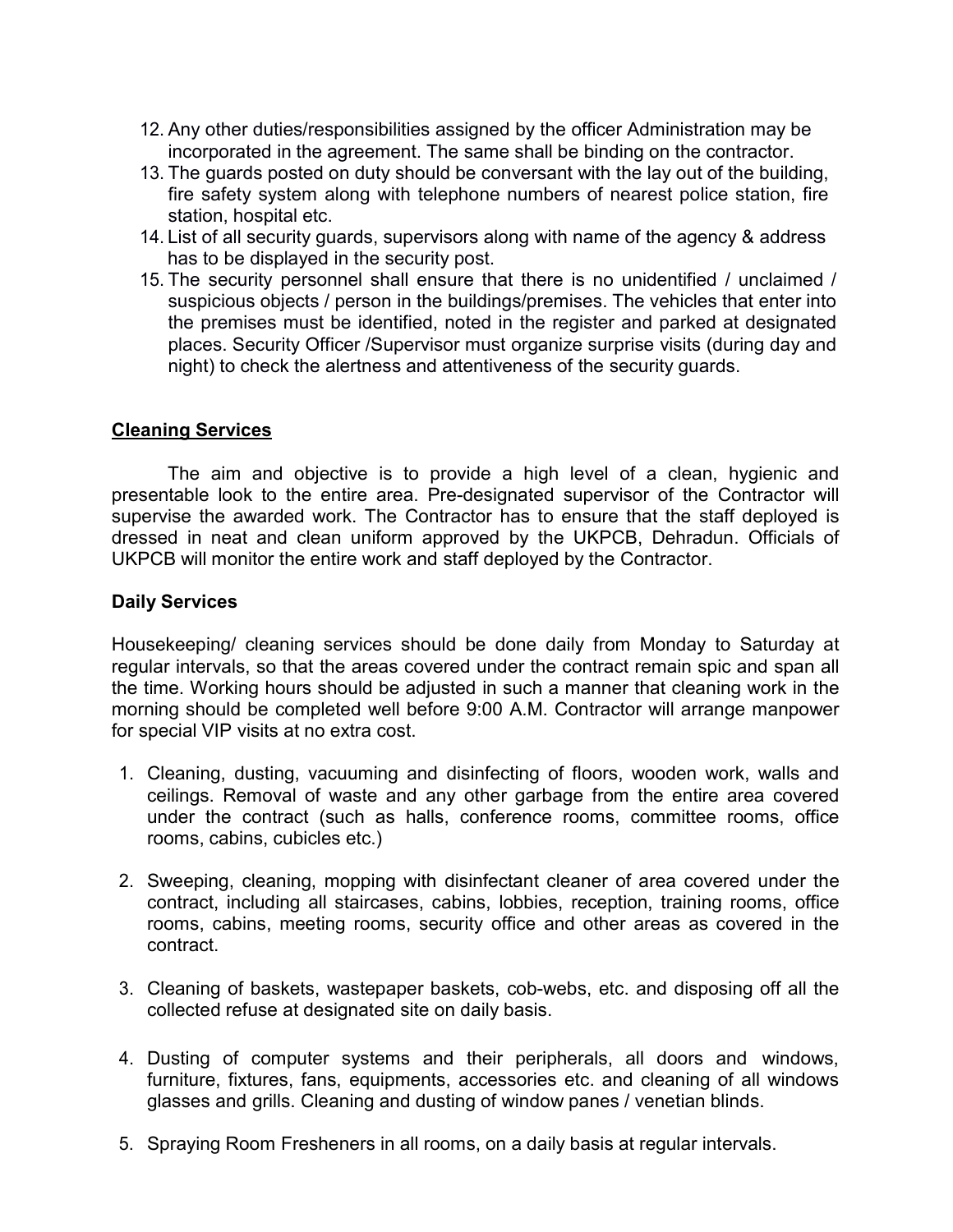- 6. Scrubbing / cleaning of toilets, wash basins, sanitary fittings, glasses, toilets, floors, etc.
- 7. Cleaning and disinfecting all vitreous fixtures including toilet bowls, urinals, sinks, toilet seats, containers etc. Brush thoroughly to include below water level and under rims including areas at hinges and cistern handles. Re-stock toiletries, which include liquid hand soap, toilet rolls, air fresheners, sanitary cubes, naphthalene balls in toilets, etc. after daily check-ups in the morning, afternoons and on call basis during daytime.
- 8. Cleaning and dusting of electrical switchboards, light fixtures, fans, air conditioner, vents, overhead light fixtures, projectors, fire-fighting equipments, nameplates, plant boxes, doormats etc.
- 9. Placing garbage bags in all garbage bins to avoid stains and stinks and clear them on daily basis.
- 10. Check and remove hairs, dust, dirt or any such object from anywhere in area covered under the contract.
- 11. Cleaning, dusting, scrubbing of reception, security areas, training halls, committee rooms, computer labs etc.
- 12. Cleaning of all open areas including Gates and grills of the building paths, cleaning open drains etc. as directed by the UKPCB official In-charge.

#### Waste Disposal Management:

The contractor will ensure collection, mechanized screening / segregation of dry and wet garbage in the earmarked area. The contractor will also ensure segregation ofbio degradable and non bio degradable garbage. Finally, the contractor will arrange to suitably dispose garbage from the earmarked area to the nearest Corporation bin outside each premises.

The Contractor shall keep suitable size and specification bins at the collectionarea.The contractor will employ his staff for the collection / disposal work. The garbage will have to be disposed off at least twice a day. The contractor will also arrange for the garbage bags, prepare a flowchart indicating the method of collection / disposal, etc.

#### Weekly Services:-

The deep cleaning of the entire area will be done by the Contractor once a week as under:-

- 1. Dusting of entire area including windows / windowpanes/ doors / ledges,etc.
- 2. Thorough cleaning/sweeping/washing/mopping with disinfectant cleaners of all floors, staircases and toilets. Scrubbing of all floors and ceramic tiles base.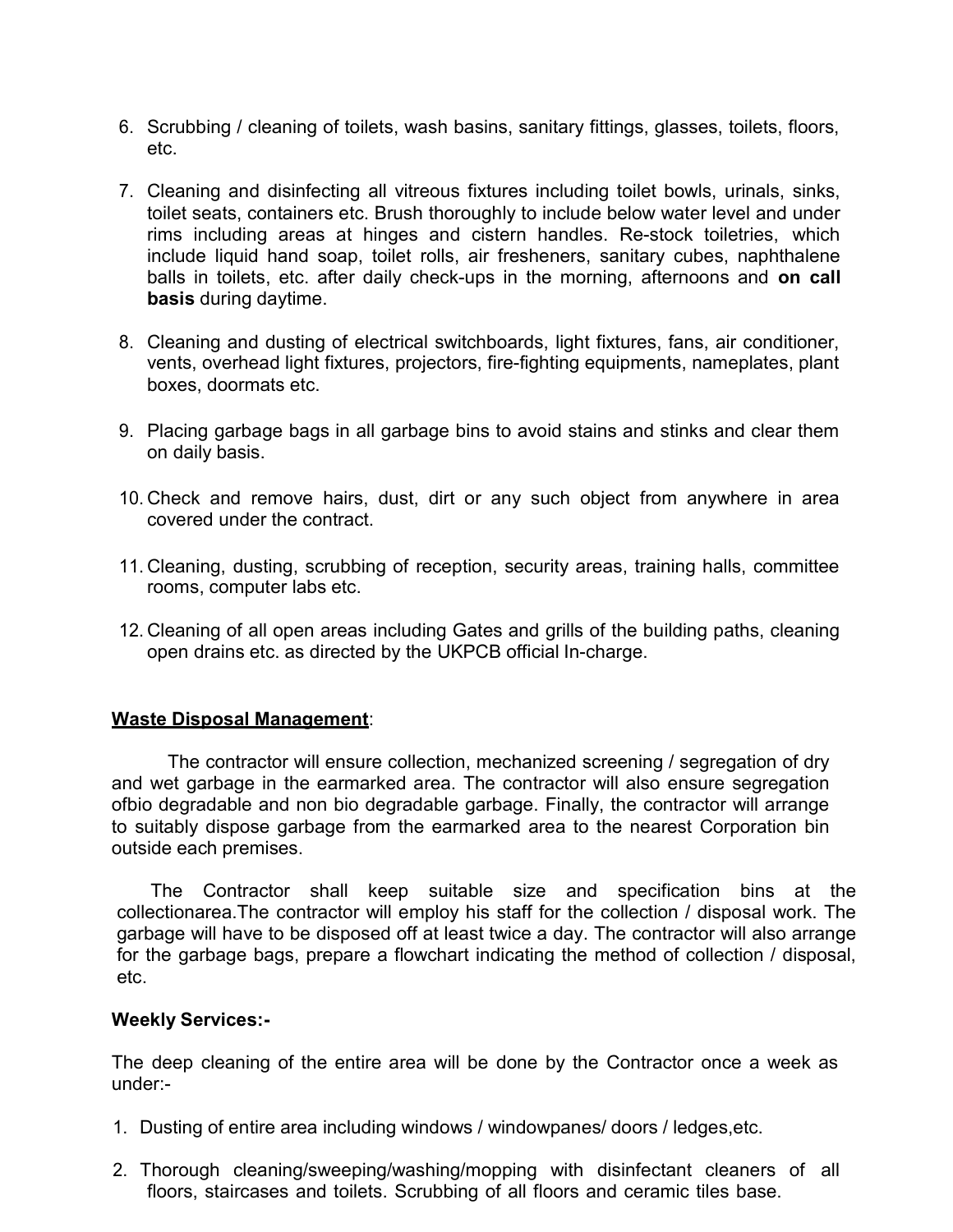Cleaning of ceilings and high walls, removal of wash stains on walls, cleaning of roofs, porches etc.

- 3. Cleaning of sanitary fittings, toilet drain pipes etc. in the toilets with standard cleaning material.
- 4. Cleaning of all windows glasses and grills with detergent/ cleaning agents.
- 5. The wooden furniture, should be cleaned and special care should be taken in maintenance, so that they should always free from stains, dirt and rodents etc.
- 6. Clean all chrome fittings, glass frames, soap holders etc. to a shiny finish.
- 7. The Tenderer will make a cleaning programme and submit to UKPCB for weekly cleaning so that UKPCB's concerned official / In charge for the particular area can be deputed on the day of cleaning to make the area available and supervise the cleaning work.
- 8. The Contractor will work in the specified area mentioned in the scope ofwork.
- 9. The Contractor will provide the duty register to UKPCB as required.
- 10. The contractor shall ensure to clean outer wall of building once in six month time period.

#### Pest,Termite and Rodent Control Services

- 1. The Contractor shall take effective measures for Rodent and Disinfection Services including fogging etc. in the area under contract.
- 2. The Contractor shall use chemicals that are harmless to humans and machines and are of WHO specification. Further, the chemicals should not leave any spots in the treated area. MSDS report of these chemicals should also be attached.
- 3. The Contractor will be responsible for any damage to human/machinery by any chemicals used by him. Any damage caused to machinery/books/files due to rodent and disinfection services in the areas covered under contract shall be made good by the Contractor.
- 4. Contractor will submit a detailed plan for carrying out the Pest and Rodent Control Services for the approval of UKPCB.

#### Housekeeping Monitoring and Control

For better management and smooth services, the following monitoring mechanism will be adopted by the Contractor:-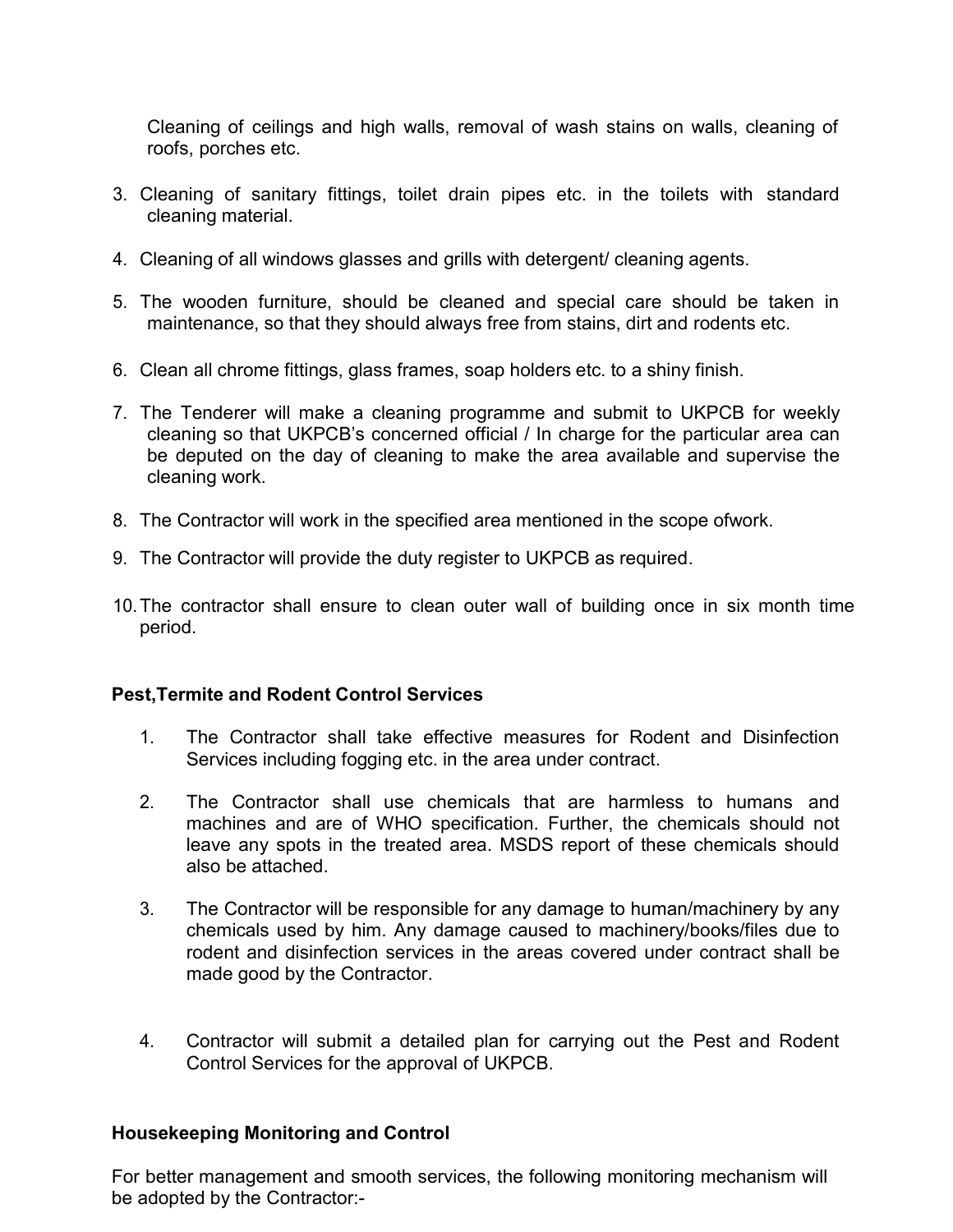## 1. Toilets Checklist

This is to be attached on the back of the toilet door. It is to be filled up by the Contractor supervising staff on duty daily.

## 2. Management / Housekeeping Service Requirements/ ComplaintsReport

This is to be filled up by the management and administrative staff of the Contractor who receive/observe the complaints/requirements for any of the services. All suggestions, complaints related to services or staff deployed by the Contractor will be registered at site on the computer provided to the Contractor and reported to Caretaker, UKPCB. The Contractor will take immediate action to resolve the same failing which the Penalty Clause will be invoked.

## 3. Housekeeping Services Complaint Register

This register is to be completed on the basis of information received by the Housekeeping Manager from UKPCB through the inspection of the site, material on site, attendance sheet of the staff, weekly report, client letter/fax/e-mail, verbal complaints from UKPCB, etc. and necessary action is to be taken.

## Gardening Services

- 1. The Contractor has to take care garden inside the premises as well as outside the premises adjacent to boundary wall of the Main gate.
- 2. Daily cleaning/ sweeping of the garden/lawn, paved open premises to be carried out.
- 3. Daily or as and when required, watering, manure to be given to the plants.
- 4. All efforts should be made to keep the lawn and uncovered paved premises up to date, neat and clean.

## Electrical, Plumbing Services

- 1. These services are on call basis services.
- 2. Lift maintenance and its proper operation/electrical repairing.These include general maintenance and services.
- 3. Any part which is to be changed will be supplied by the UKPCB.
- 4. On Call, the service to be supplied with in 01 hour.

# Award of Contract

a. The MS, UKPCB, Dehradun will award the contract to the successful evaluated bidder whose bid has been found to be responsive and who is eligible and qualified to perform the contract satisfactorily as per the terms and conditions incorporated in the bidding document.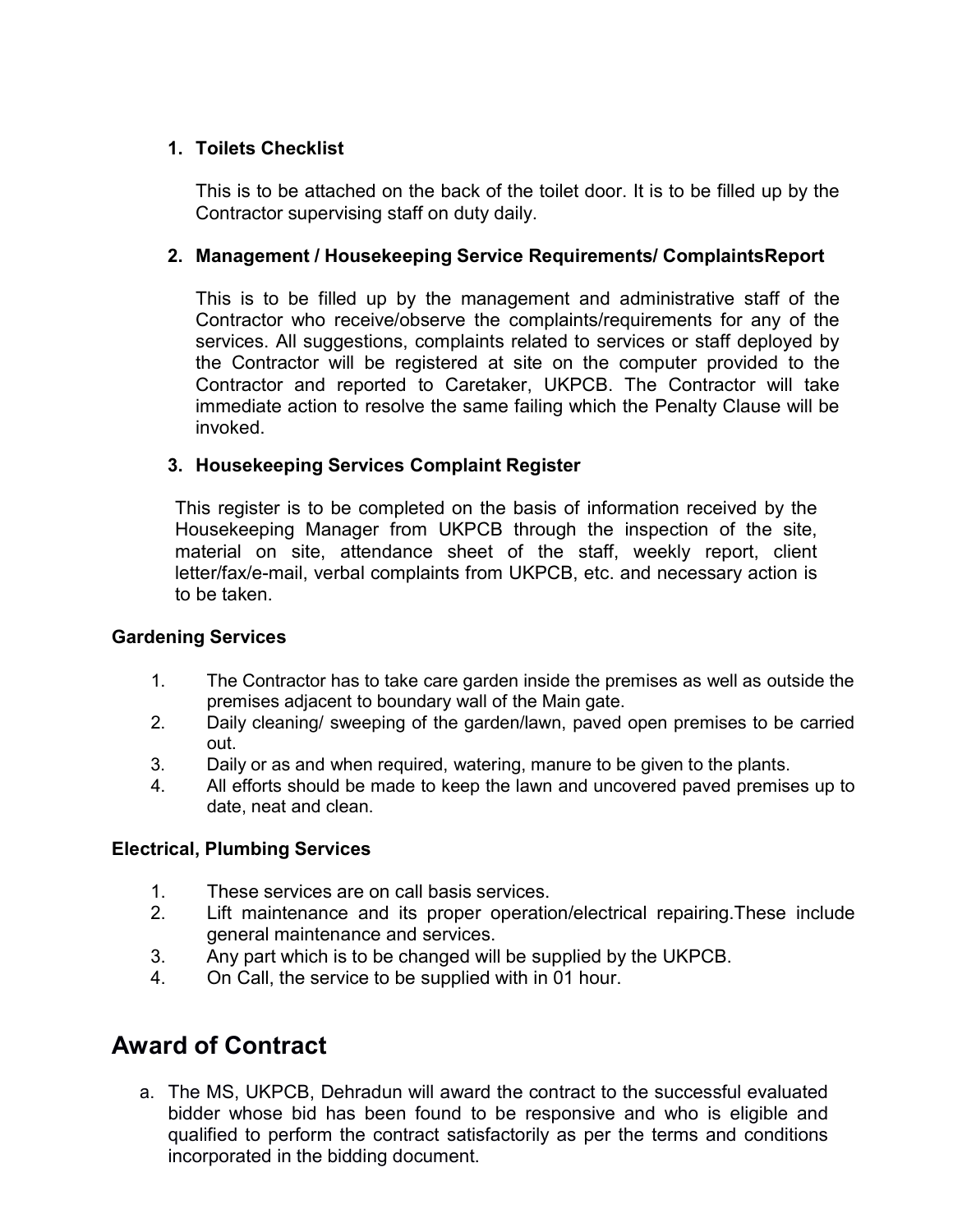- b. In case more than one price bid quoting the same rates are received, the award of the contract will be decided on the basis of evaluation by committee constituted by The MS, UKPCB, Dehradun. The committee shall decide after verifying the infrastructure, training facility and the number of years of experience etc. The decision of the Member Secretary will be final in this regard.
- c. The successful bidder will be required to execute an agreement immediately from the date of issue of Letter of Award unless extended by the Member Secretary, UKPCB.
- d. The successful bidder shall be required to furnish a Performance Security in the form of Security Deposit (5%) soon after receipt of "Letter of Award" in the form of bank Guarantee issued from any Nationalized / Commercial Bank, in favour of "UKPCB. The Performance Security/ Security Deposit shall be returned within two months after the expiry of contract and completion of all contractual obligations. In case the contract period is extended further, the validity of Performance Security shall be extended.
- e. Failure of the successful bidder to comply with the requirements of above clauses shall constitute sufficient grounds for the annulment of the award and forfeiture of Earnest Money Deposited.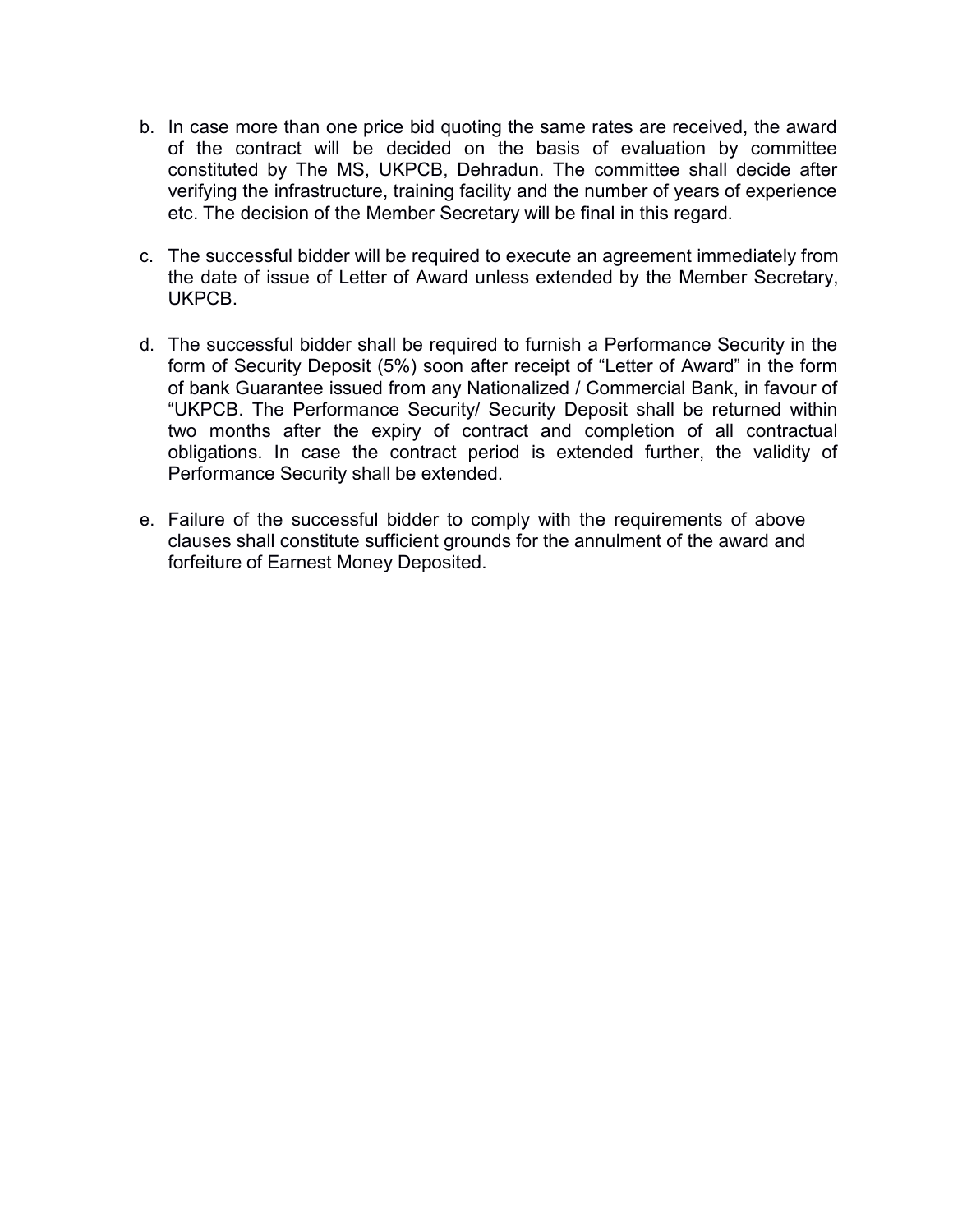#### ANNEXURE 'B'

#### **DECLARATION**

| 1. I,               |                                        | Son | Daughter | ot.                                               | Shri. |
|---------------------|----------------------------------------|-----|----------|---------------------------------------------------|-------|
|                     | Proprietor/Partner/Director/Authorized |     |          | Signatory                                         | of    |
|                     |                                        |     |          | am competent to sign this declaration and execute |       |
| thin tondordooumont |                                        |     |          |                                                   |       |

this tenderdocument.

- 2. I have carefully read and understood all the terms and conditions of the tender and hereby convey my acceptance of thesame.
- 1. The information / documents furnished along with the above application are true and authentic to the best of my knowledge and belief. I / we, am / are well aware of the fact that furnishing of any false information / fabricated document would lead to rejection of my/our tender at any stage besides liabilities towards prosecution under appropriate law.

Signature of authorized person Date: The Company's Company's Company's Company's Company's Company's Company's Company's Company's Company's Company's Company's Company's Company's Company's Company's Company's Company's Company's Company's Company's Co Company'sSeal:

N.B.: The above declaration, duly signed and sealed by the authorized signatory of the company, should be enclosed with Technical tender.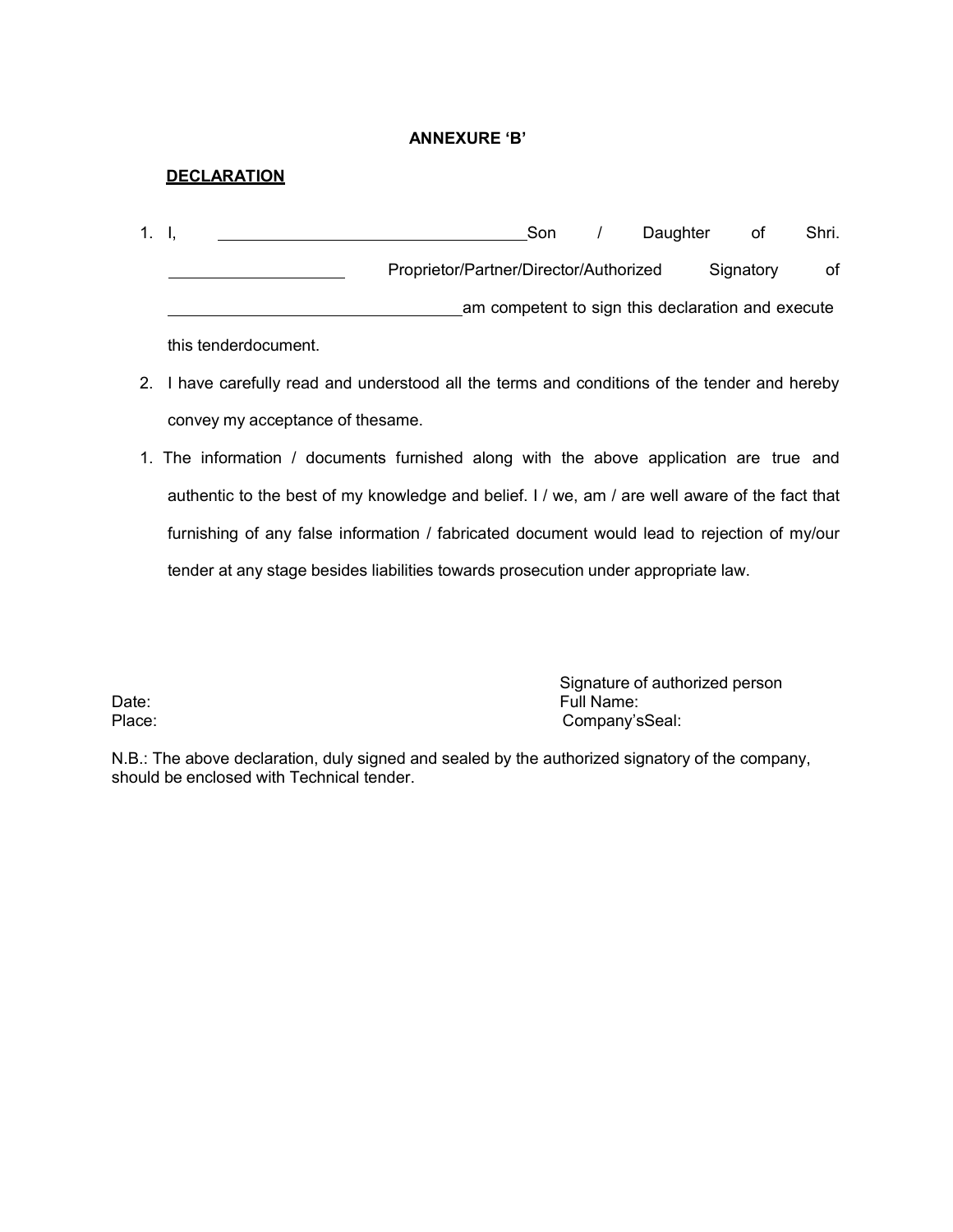# ANNEXURE -C

#### TECHNICAL TENDER (PAGE-1)

| $\overline{1}$          | NAME OF TENDERING COMPANY/<br>FIRM/ SELECTED TENDERERS                                                                         |  |
|-------------------------|--------------------------------------------------------------------------------------------------------------------------------|--|
| $\overline{2}$          | NAME OF OWNER/ PARTNERS/<br><b>DIRECTORS</b>                                                                                   |  |
| $\mathbf{3}$            | <b>FULL PARTICULARS OF OFFICE</b>                                                                                              |  |
| a.                      | <b>ADDRESS</b>                                                                                                                 |  |
| b <sub>1</sub>          | TELEPHONE No.                                                                                                                  |  |
| C <sub>1</sub>          | FAX No.                                                                                                                        |  |
| d.                      | <b>E-MAIL ADDRESS</b>                                                                                                          |  |
| $\overline{\mathbf{4}}$ | <b>FULL PARTICULARS OF THE</b><br><b>BANKERS OF COMPANY /</b><br>FIRM / SELECTED TENDERERS<br><b>WITH FULL ADDRESS /TEL.No</b> |  |
| A                       | <b>ADDRESS</b>                                                                                                                 |  |
| B                       | <b>TELEPHONE NOS</b>                                                                                                           |  |
| $\overline{\text{c}}$   | <b>FAX NO</b>                                                                                                                  |  |
| $\overline{\mathsf{D}}$ | <b>E-MAIL ADDRESS</b>                                                                                                          |  |
| 5                       | REGISTRATION DETAILS (Registration                                                                                             |  |
|                         | No. / Licence Number Under Contract<br>Labour (R&A) Act, 1970 for providing                                                    |  |
|                         | security services & validity) (mandatory                                                                                       |  |
|                         | for Security Services only)                                                                                                    |  |
| A                       | <b>PAN/GIR NO</b>                                                                                                              |  |
| B                       | SERVICE TAX REGISTRATION NO                                                                                                    |  |
| C                       | <b>EPF REGISTRATION No</b>                                                                                                     |  |
| $\overline{D}$          | <b>ESI REGISTRATION No</b>                                                                                                     |  |
| 6                       | <b>DETAILS</b><br>OF<br><b>EARNEST</b><br><b>MONEY</b><br><b>DEPOSIT</b>                                                       |  |
| A                       | <b>AMOUNT</b>                                                                                                                  |  |
| B                       | <b>FD Number</b>                                                                                                               |  |
| $\overline{\text{c}}$   | <b>DRAWN ON BANK</b>                                                                                                           |  |
| $\overline{\mathsf{D}}$ | <b>VALID UPTO</b>                                                                                                              |  |

The above format may be used to provide requisite details.

Signature of the Owner/Managing Partner/Director Date: Name: Name: Name: Name: Name: Name: Name: Name: Name: Name: Name: Name: Name: Name: Name: Name: Name: Name: Name: Name: Name: Name: Name: Name: Name: Name: Name: Name: Name: Name: Name: Name: Name: Name: Name: Name: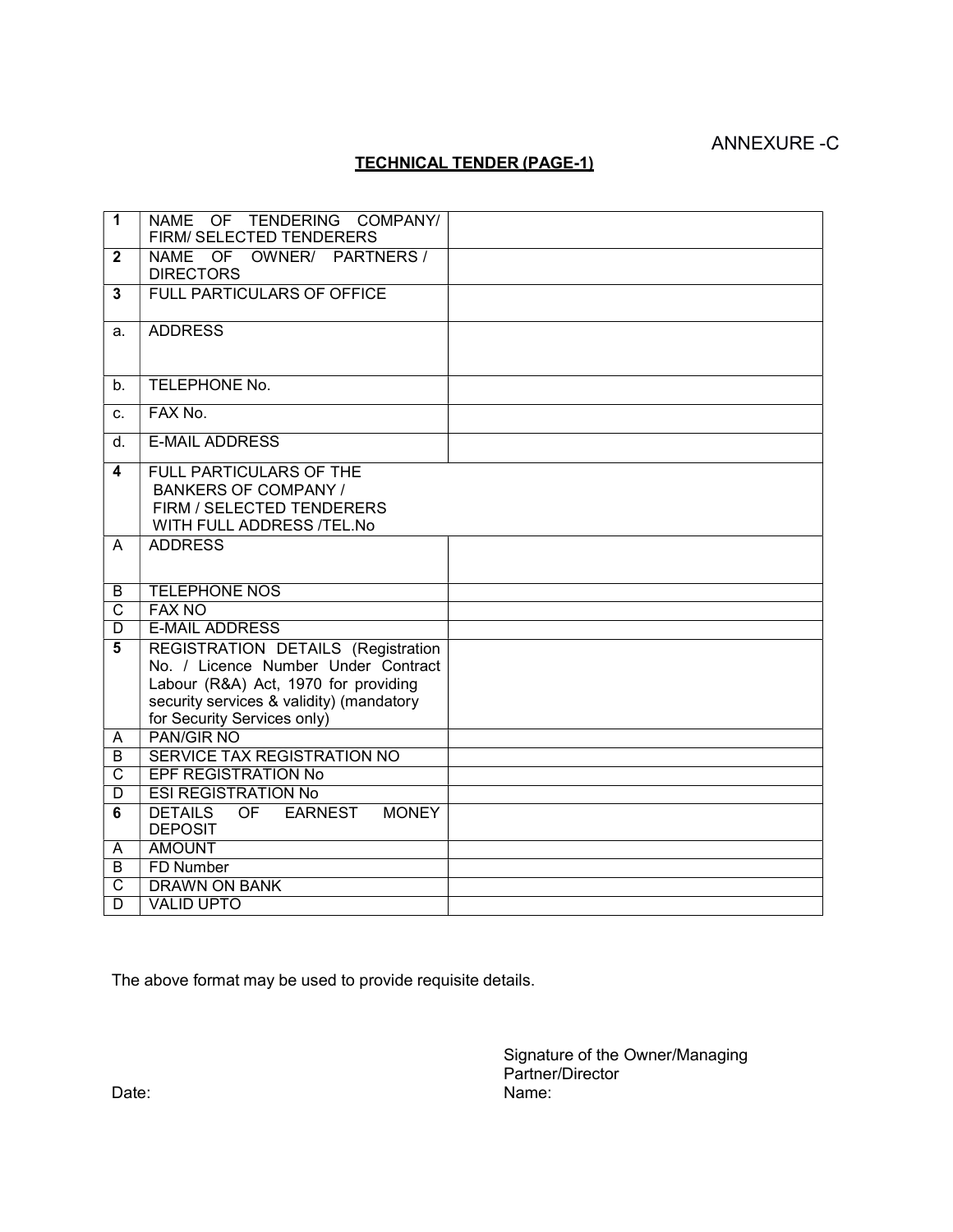#### Place: Seal: Seal: Seal: Seal: Seal: Seal: Seal: Seal: Seal: Seal: Seal: Seal: Seal: Seal: Seal: Seal: Seal: Seal: Seal: Seal: Seal: Seal: Seal: Seal: Seal: Seal: Seal: Seal: Seal: Seal: Seal: Seal: Seal: Seal: Seal: Seal: TECHNICAL TENDER (PAGE 2)

#### Details of staff

| Name, ESI<br>No. & PF<br>No. | Qualification   Employee | Code | Designation | Experience | Training | Health<br>Check |
|------------------------------|--------------------------|------|-------------|------------|----------|-----------------|
|                              |                          |      |             |            |          |                 |

The above format may be used to provide employee details.

Signature of Owner/Managing Partner/Director Date: Name: Name: Name: Name: Name: Name: Name: Name: Name: Name: Name: Name: Name: Name: Name: Name: Name: Name: Name: Name: Name: Name: Name: Name: Name: Name: Name: Name: Name: Name: Name: Name: Name: Name: Name: Name:

Place: Seal : Seal : Seal : Seal : Seal : Seal : Seal : Seal : Seal : Seal : Seal : Seal : Seal : Seal : Seal : Seal : Seal : Seal : Seal : Seal : Seal : Seal : Seal : Seal : Seal : Seal : Seal : Seal : Seal : Seal : Seal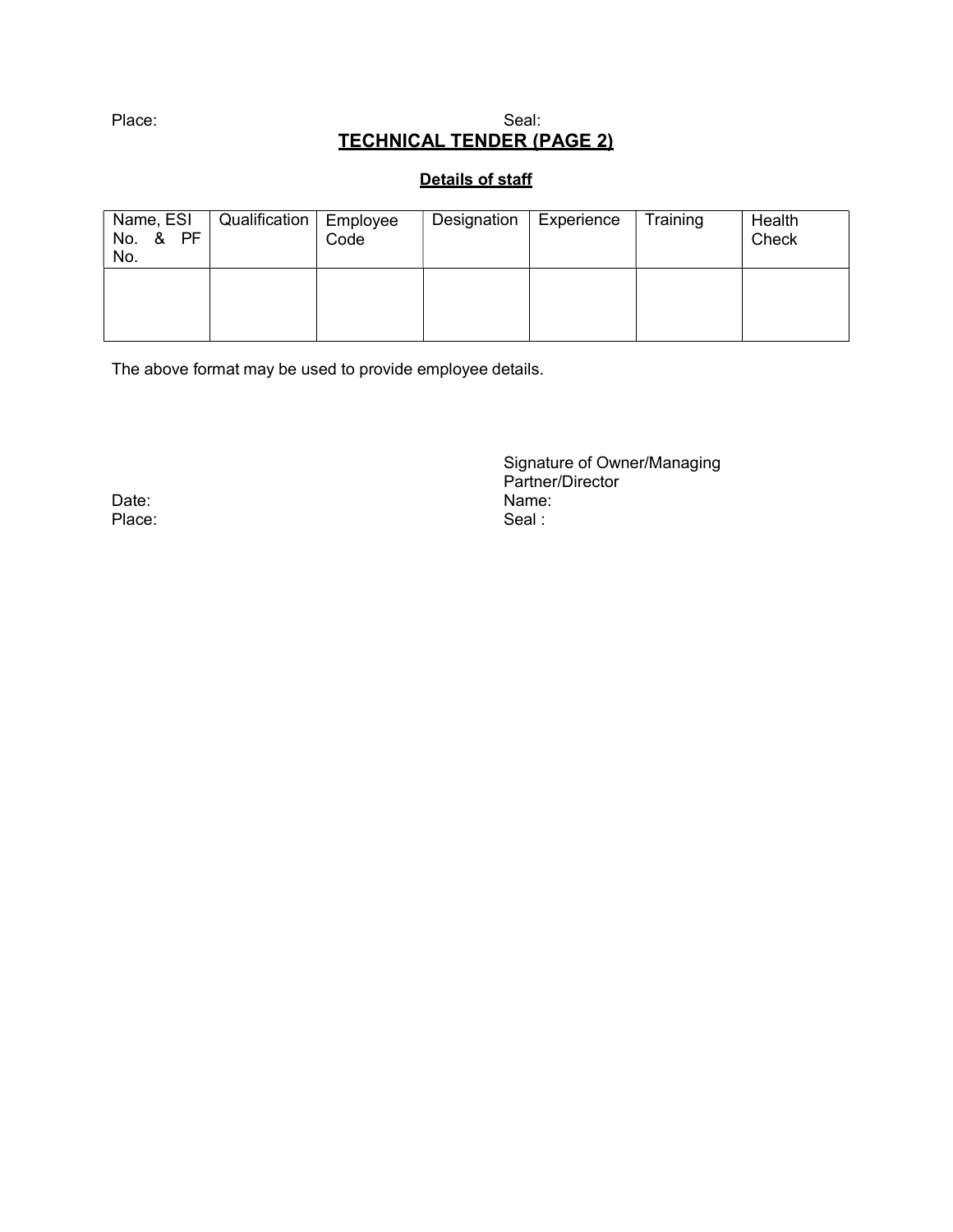# TECHNICAL TENDER (PAGE 3)

#### DETAILS OF THE EXISTING CONTRACTS

|   | Name and Address of the<br>Organisation, Name,                                    | Details<br>regarding                          | the | Value<br>οf<br>Contract(Rs.) | Duration of the contract |                |
|---|-----------------------------------------------------------------------------------|-----------------------------------------------|-----|------------------------------|--------------------------|----------------|
|   | Designation and contact<br>telephone / fax number of $ $<br>the officer concerned | contract<br>including<br>manpower<br>deployed | -   |                              | From<br>dd/mm/yy         | To<br>dd/mm/yy |
| A |                                                                                   |                                               |     |                              |                          |                |
| в |                                                                                   |                                               |     |                              |                          |                |
| C |                                                                                   |                                               |     |                              |                          |                |
|   | Additional information, if<br>any                                                 |                                               |     |                              |                          |                |

The above format may be used to provide requisite details.

Place:

Signature of Owner/Managing Partner/Director Date: Name: Name: Name: Name: Name: Name: Name: Name: Name: Name: Name: Name: Name: Name: Name: Name: Name: Name: Name: Name: Name: Name: Name: Name: Name: Name: Name: Name: Name: Name: Name: Name: Name: Name: Name: Name: